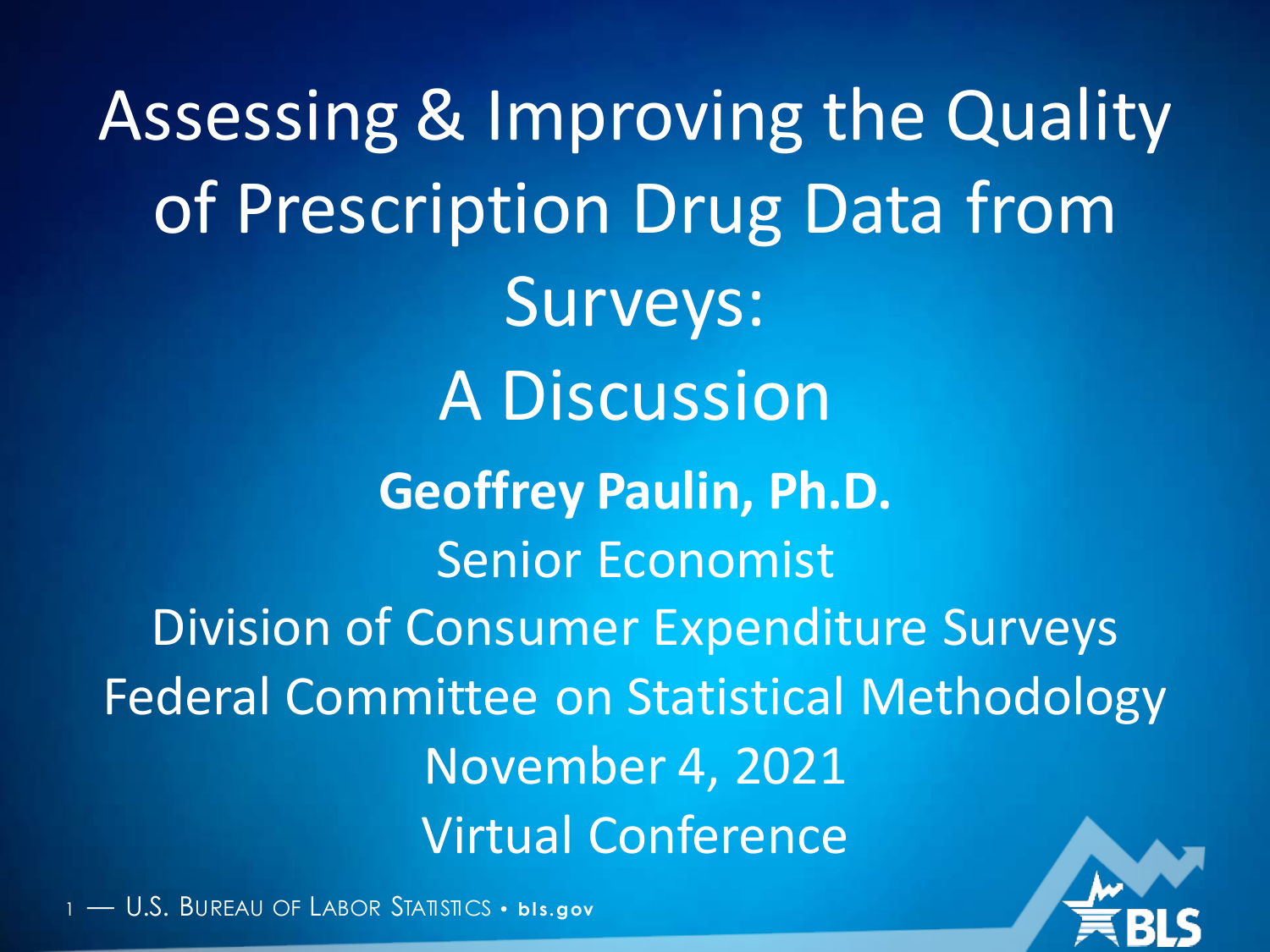# **This session consisted of three papers:**

- ▶ Khali Defever, Becky Reimer, Michael Trierweiler, and Elise Comperchio (NORC at the University of Chicago), "Improving self-reported prescription medicine data quality with a commercial database lookup tool and claims matching;"
- ▶ Becky Reimer, Elise Comperchio, Andrea Mayfield, and Jennifer Titus (NORC at the University of Chicago), "Exploring Potential Benefits of Enumerating All Prescribed Medicines as a Tool for Estimating Opioid Use in the Medicare Current Beneficiary Survey (MCBS);"
- ▶ Yao Ding and Steven C. Hill (Agency for Healthcare Research and Quality), "Evaluating Alternative Benchmarks to Improve Identification of Outlier Drug Prices for MEPS Prescribed Medicines Data Editing."

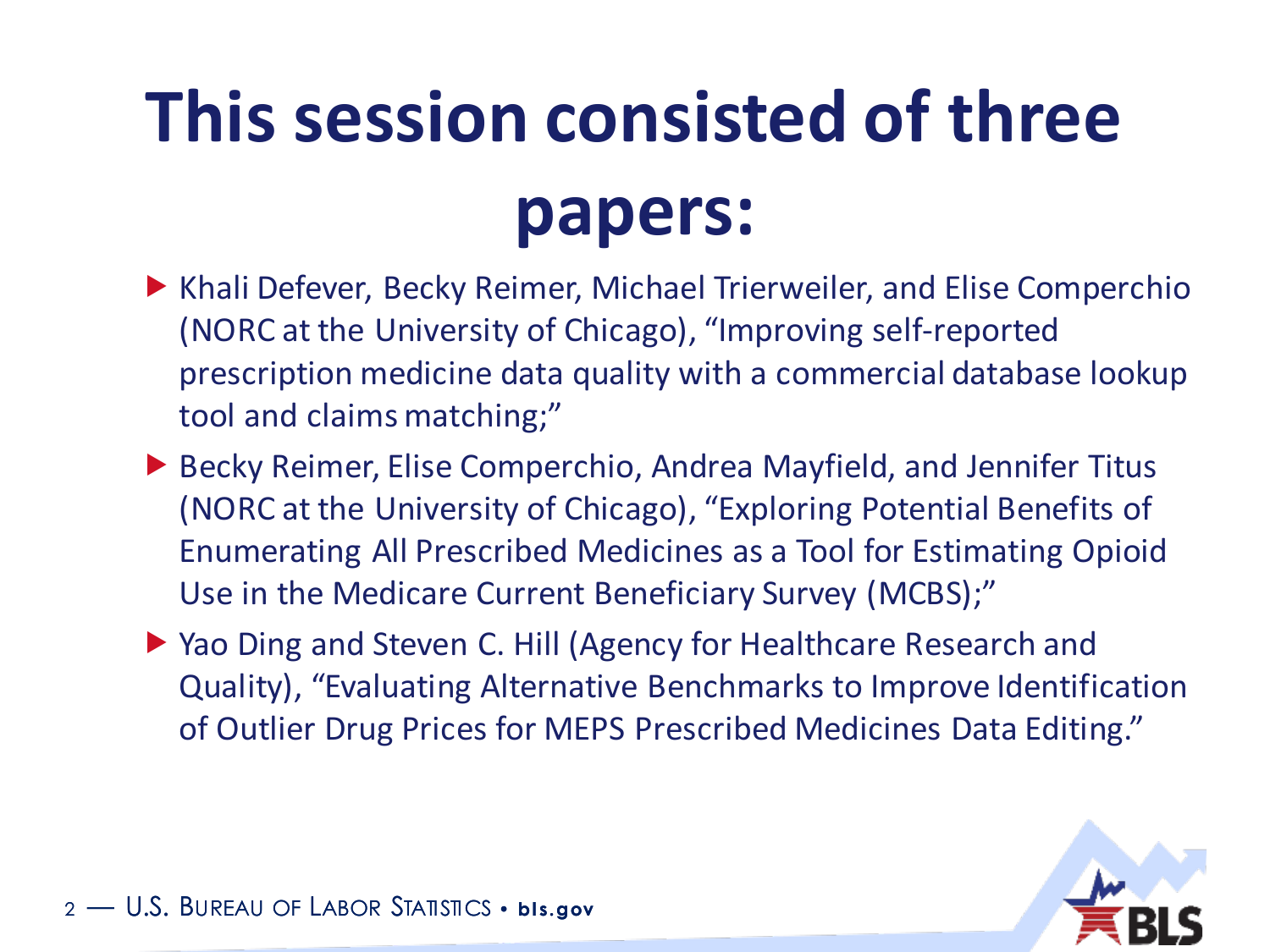#### **Commonalities**

- Each collects data related to prescription drug purchases directly (types of medicine reported) or indirectly (prices of drugs).
- The first two use data from the Medicare Current Beneficiary Survey, while the third uses data from the Medical Expenditure Panel Survey.
- Each supplements survey data with administrative data, and finds that the final data set is improved over the survey data alone (e.g., higher levels of reported drug purchases in final set than from survey alone).

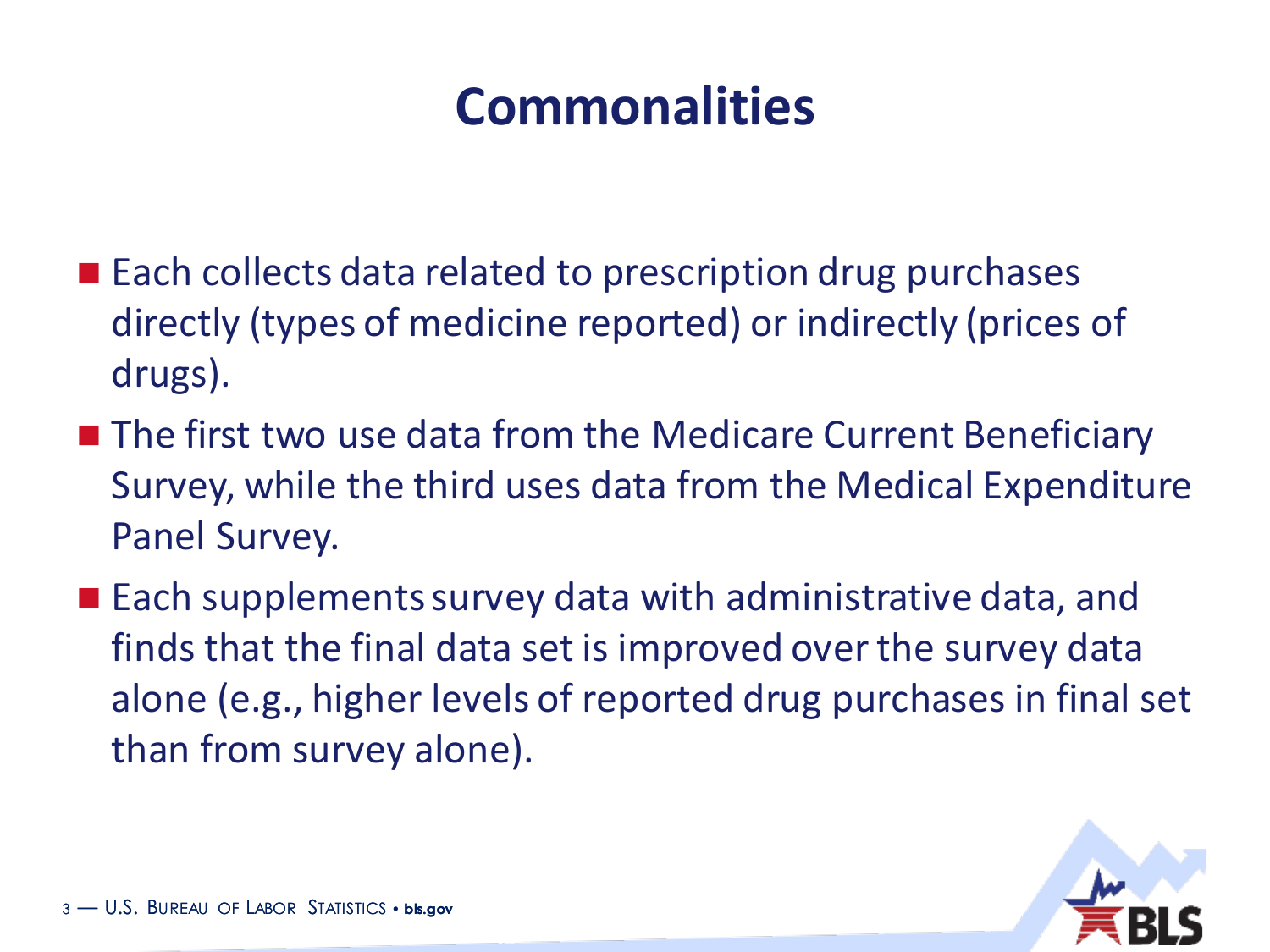#### **Differences:**

- The first two papers use administrative data to adjust for nonresponse.
- The third paper uses administrative data to identify outliers, and improve editing procedures.

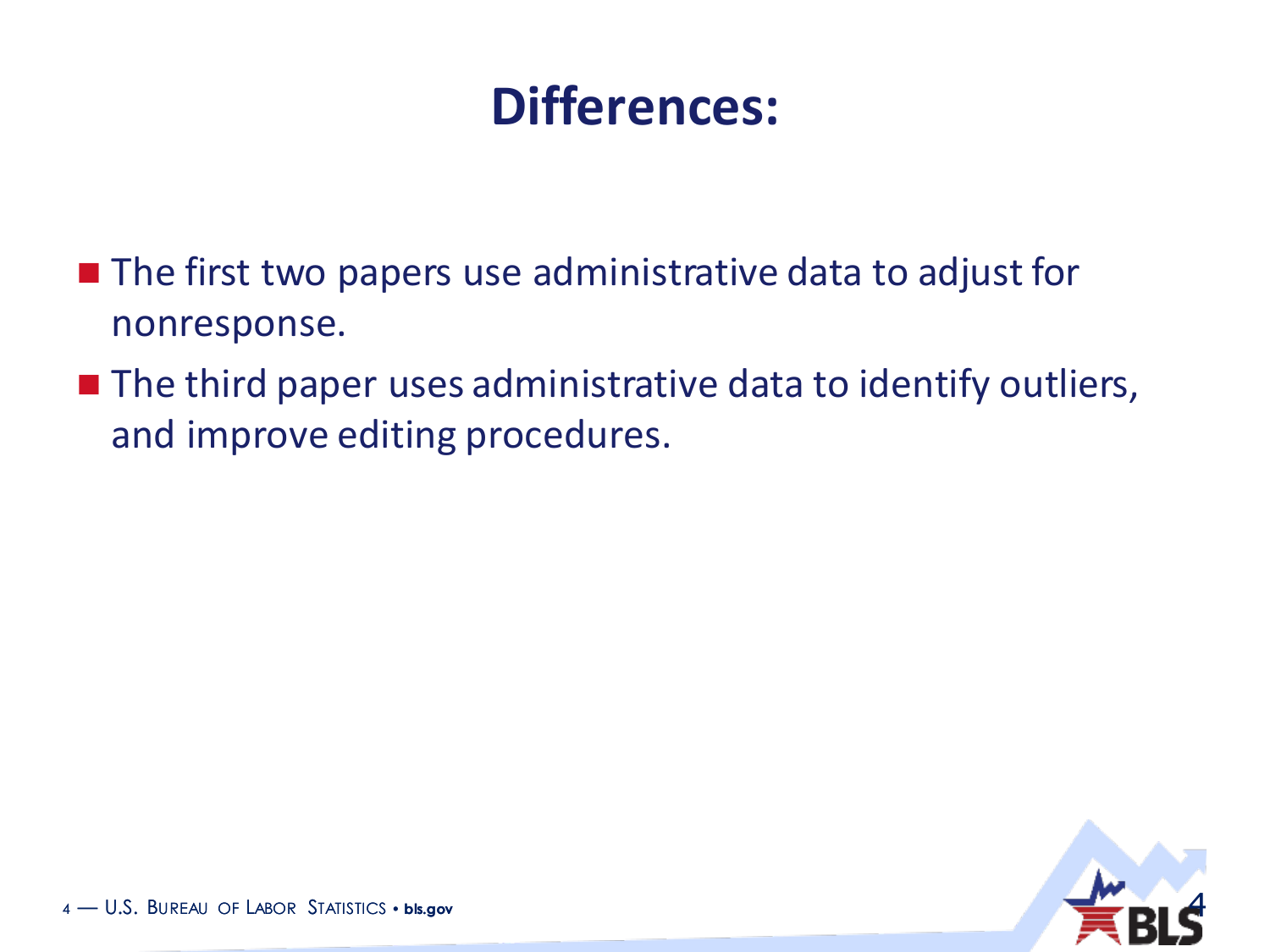# **Caveat Emptor:**





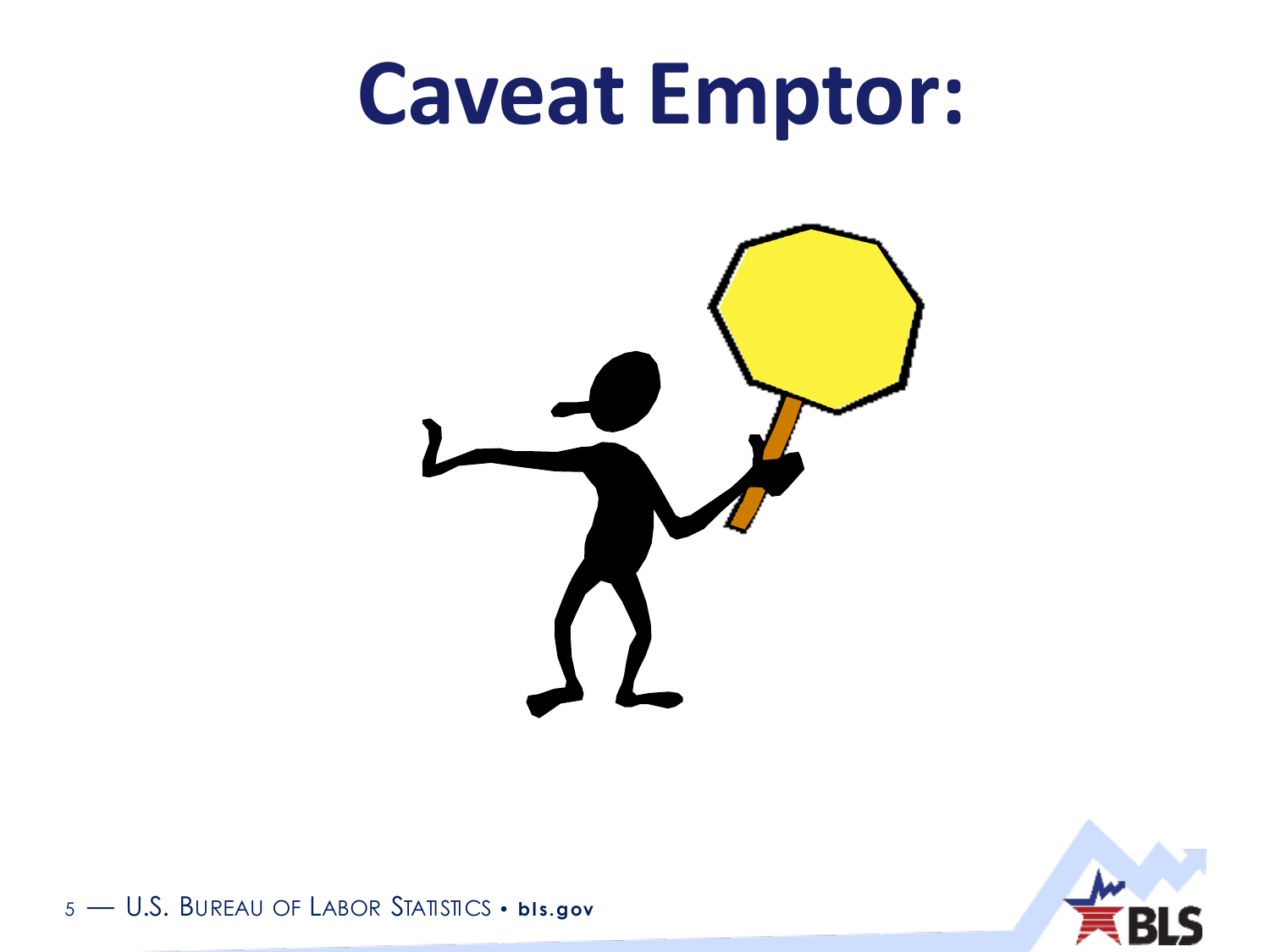#### **As discussant, it is important for me to mention the following "up front:"**

- About the papers:
	- All focus on survey data that are subject to nonresponse.
	- All use outside sources—"administrative data"—to fill in the blanks.
- About the discussant:
	- I have no expertise in use of administrative data.
	- My expertise lies in conventional imputation methods.
	- ▶ Therefore, I shall compare and contrast these methods to the best of my knowledge, and provide some thoughts for the authors or others interested in mitigating nonresponse bias in their own survey-based analyses.

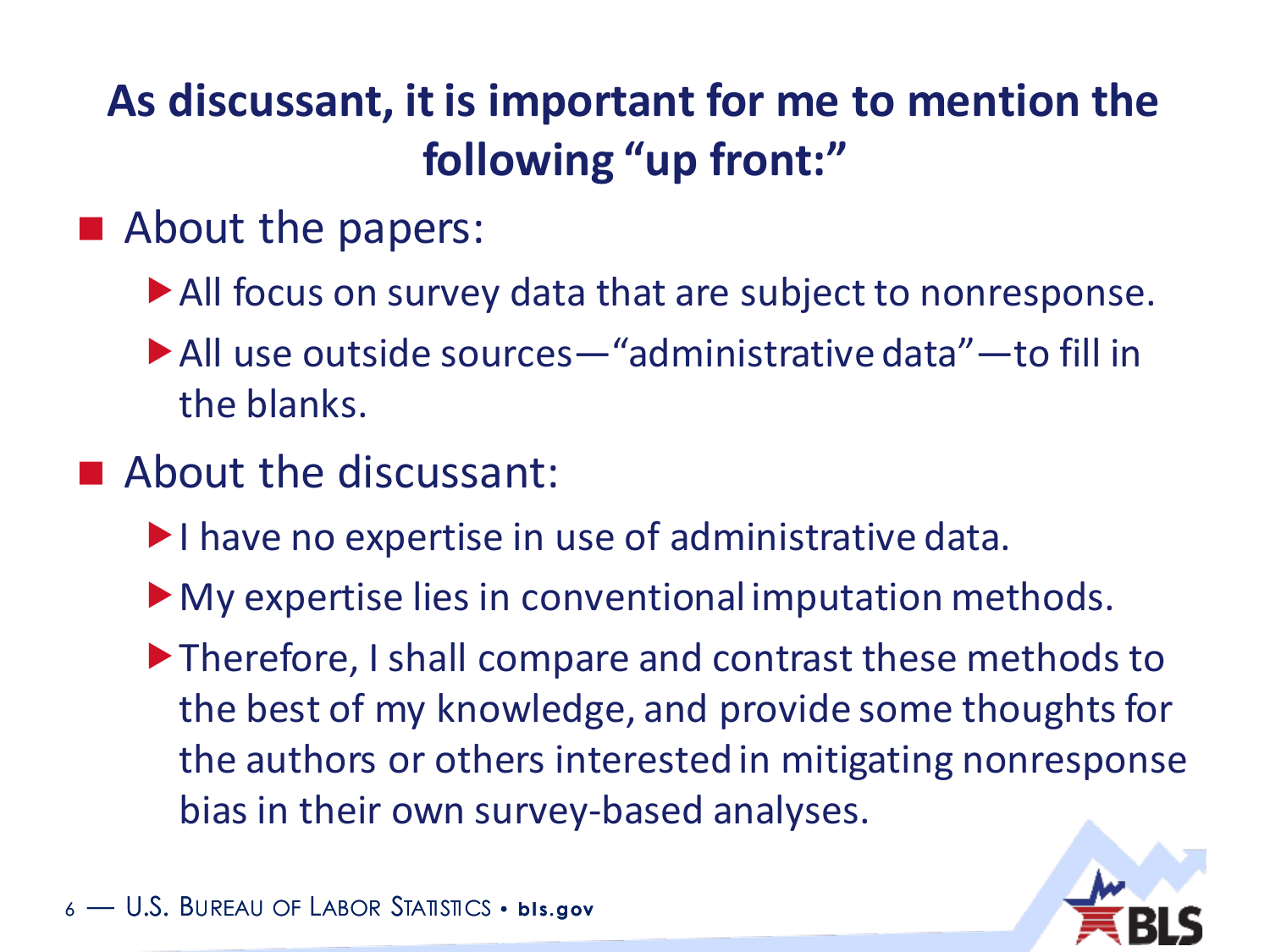# **Why is "Missingness" Important?**

- Missing data can lead to biases in:
	- ▶ Descriptive statistics
		- Mean
		- Median
		- Percent reporting
	- More sophisticated analyses
		- Regression coefficients
		- Standard errors of coefficients
- Measurement error within reported data can exacerbate these problems.

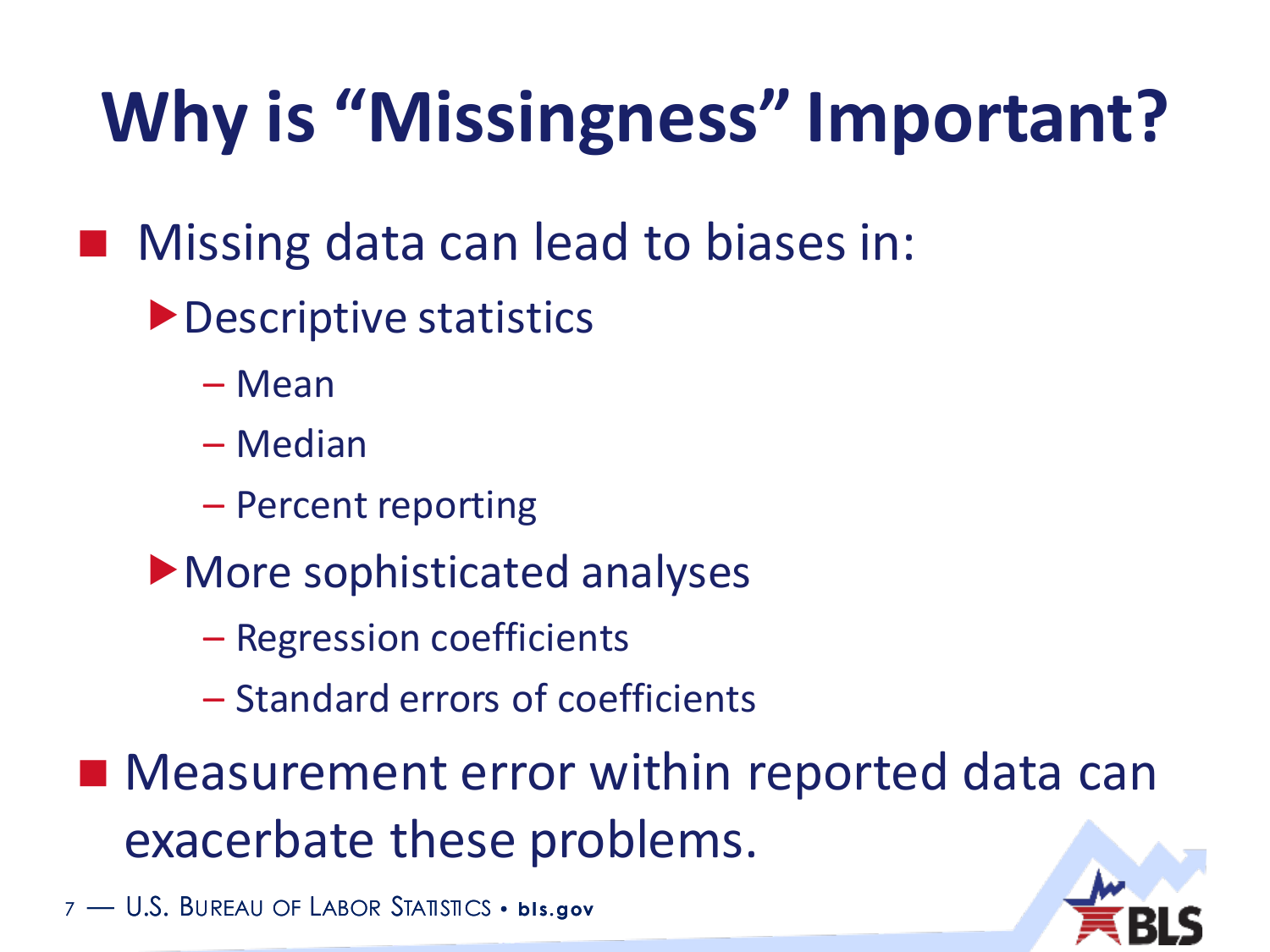# **Defining terms:**

For the purposes of this discussion,

- "Internal" imputation refers to methods for filling in the blanks using data reported within the survey of interest.
- "External" imputation refers to filling in blanks using administrative data, or other data obtained outside the survey of interest.

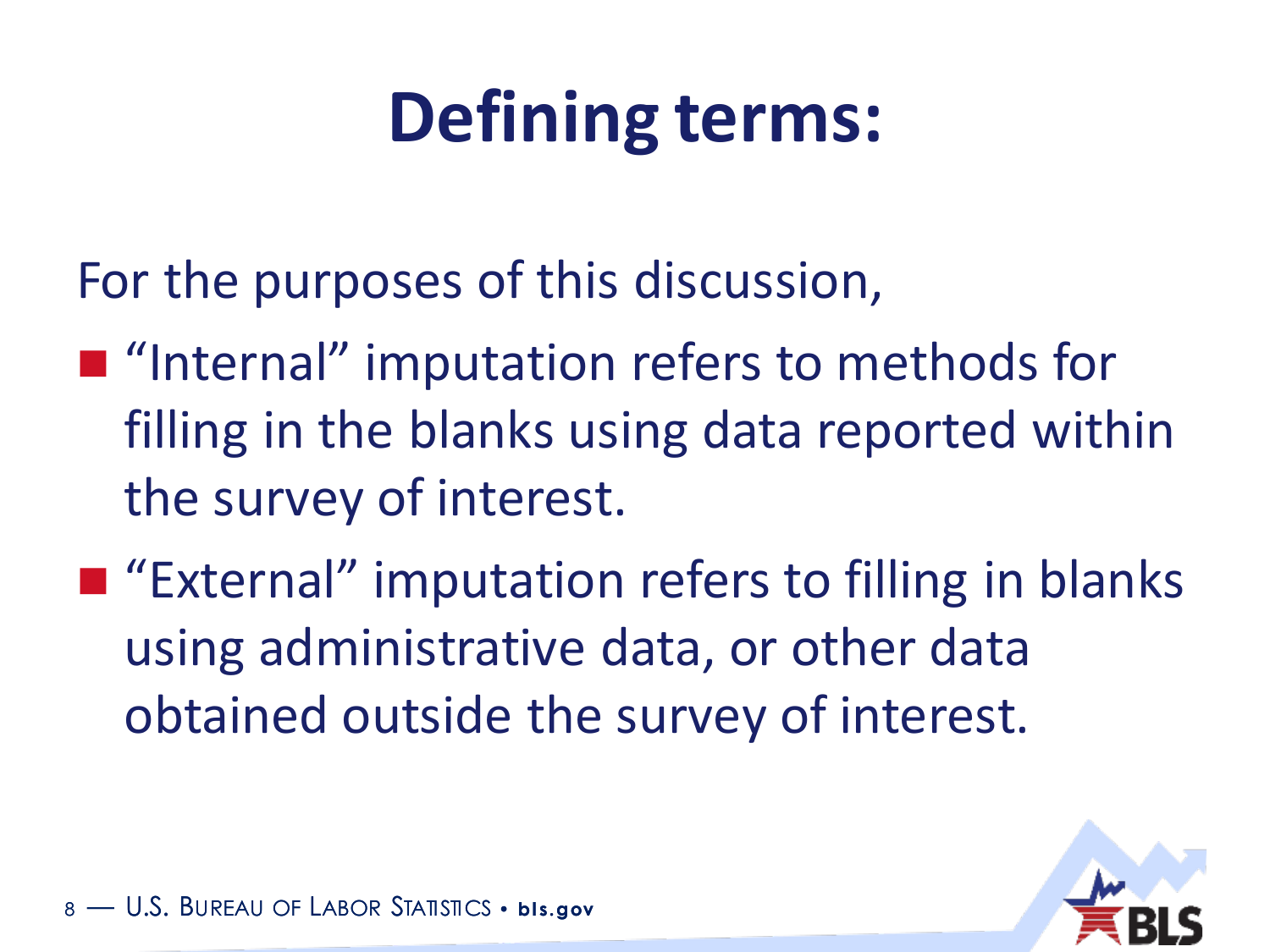# **Common types of "internal" imputation:**

#### ■ Hot-deck imputation

- Select "n" characteristics that influence the item to be imputed. For example, expenditures (imputed when missing) are influenced by income and family size (so n=2).
- Sort the data set by the "n" characteristics.
- **Find the record with values closest to the record with** missing data, and fill in the value from the first "donor." (If the family on the missing record has \$50,000 in income and two members, look for the first record with the same income and family size with the expenditure reported, and substitute the report for the missing value.)

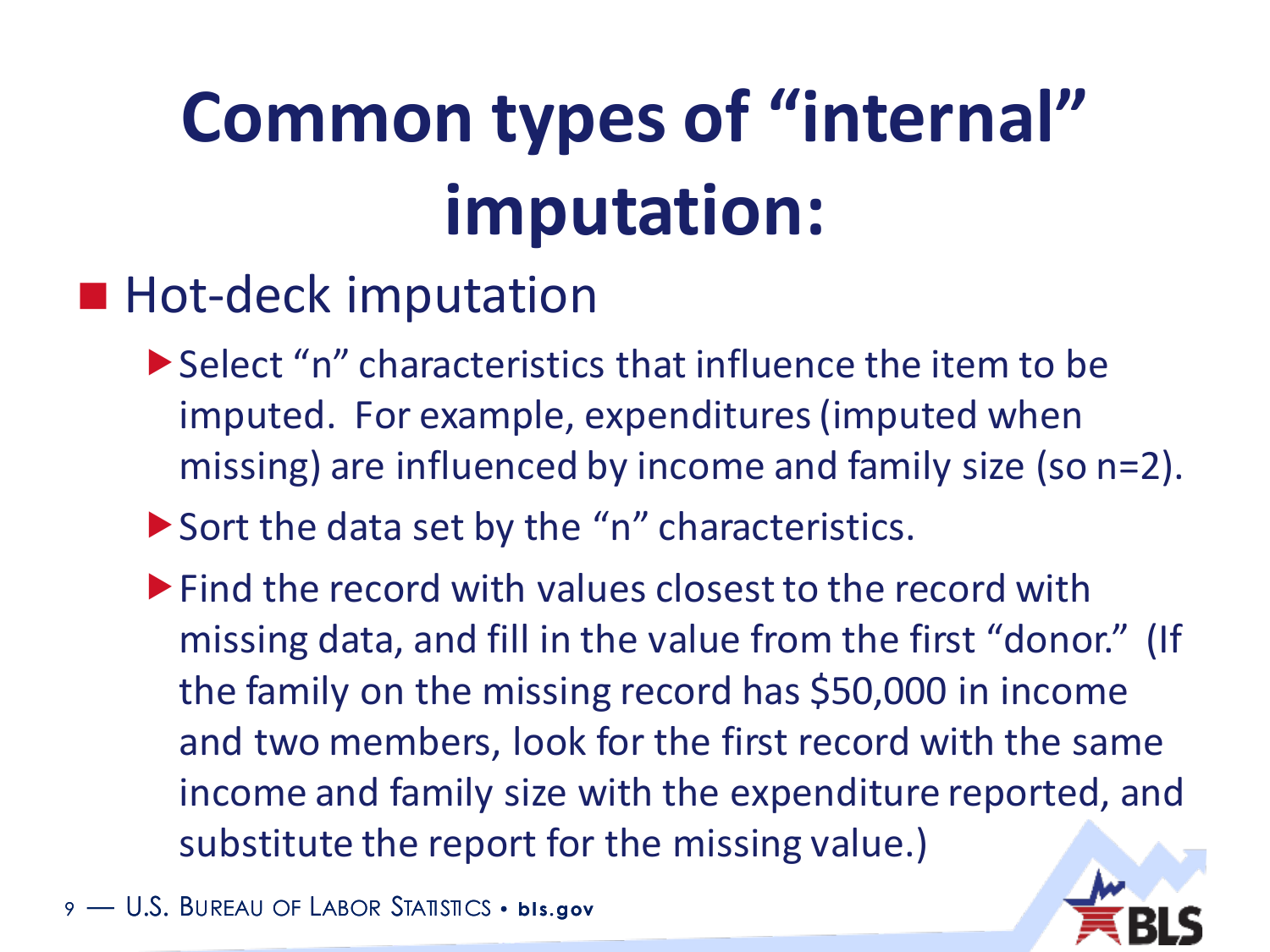# **Types of "internal" imputation (continued):**

#### ■ Cold-deck imputation

- Similar to hot-deck imputation, except that the "donor" comes from outside the current sample, such as from a previous edition of the survey.
- Note the similarity between "cold-deck imputation" and "external" imputation. Both use data from outside the current sample. But there are differences. The administrative data are generally from a completely unrelated source. More on implications of this later.

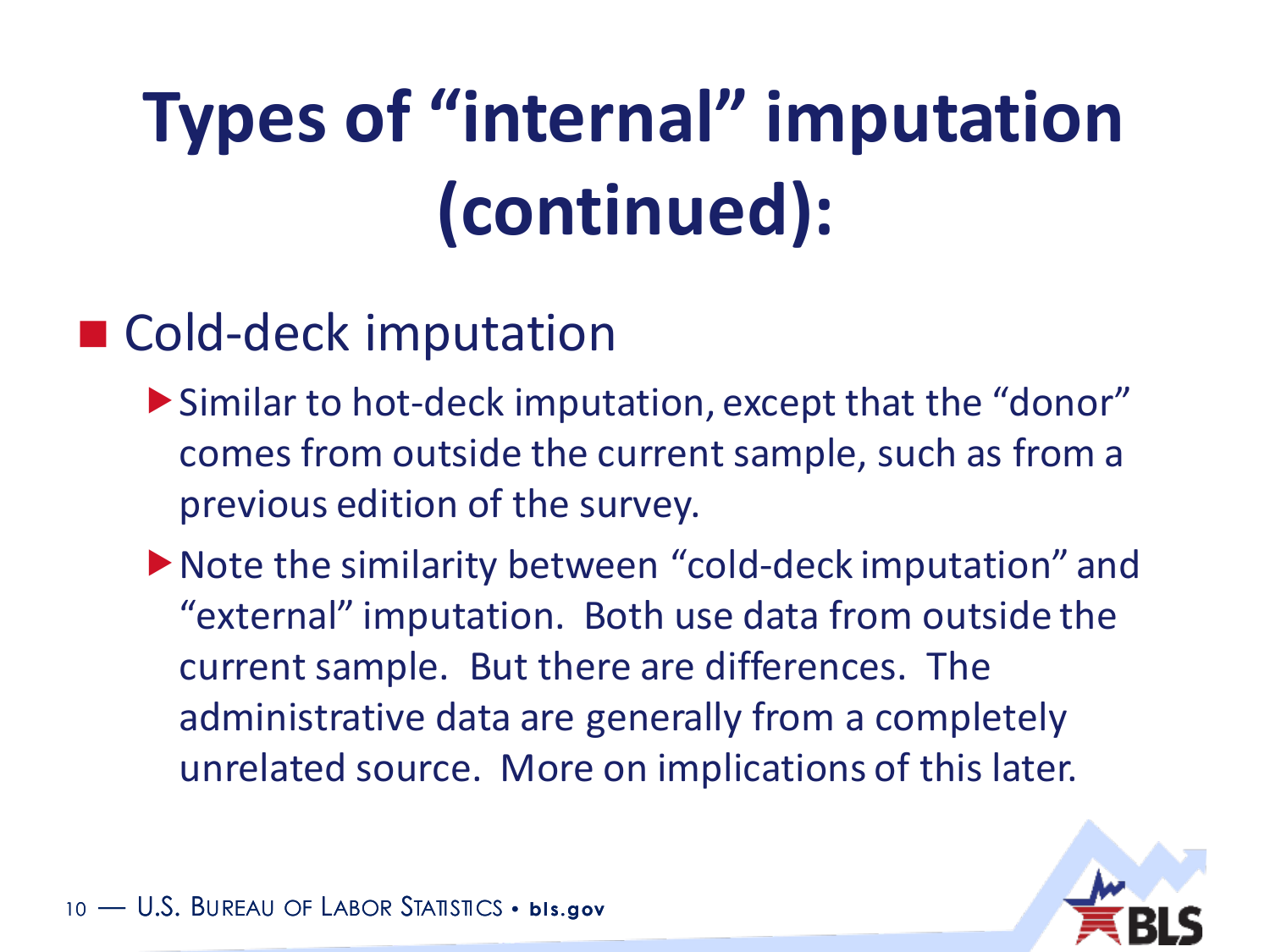# **Types of "internal" imputation (final example):**

#### ■ Multiple imputation

- ▶ Select a mechanism for conducting imputation. For example, regression-based prediction of missing values.
- Modify the predicted value so that not one, but several estimates of the "true" value appear in the data set. (Example: Add random noise to the coefficients of the regression model, and predict the missing value based on the shocked model. Repeat several times. Each predicted outcome from the shocked models is one of the multiple imputations.)



 $-$  U.S. Bureau of Labor Statistics • **bis.gov**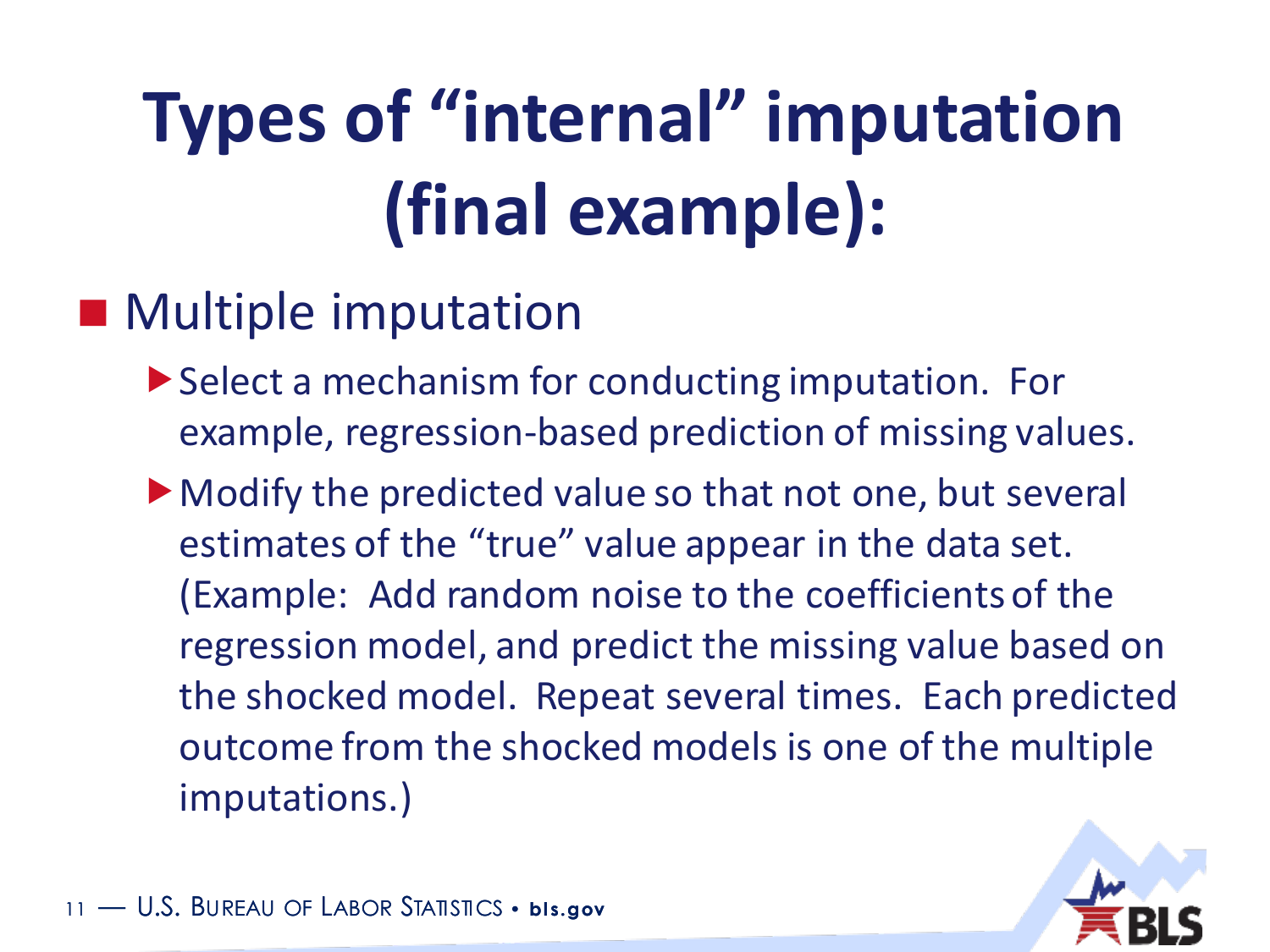#### **Each of these "internal" imputation methods is used in major surveys today:**

#### ■ Hot-deck imputation:

Current Population Survey (www.census.gov/programssurveys/cps/technical-documentation/methodology/imputation-ofunreported-data-items.html)

#### ■ Cold-deck imputation:

Survey of Income Program Participation (www2.census.gov/programssurveys/sipp/tech-documentation/methodology/2014-SIPP-Panel-Users-Guide.pdf)

#### ■ Multiple imputation:

- Consumer Expenditure Surveys (www.bls.gov/cex/csxguide.pdf);
- ▶ Survey of Consumer Finances (https://www.federalreserve.gov/econres/scfindex.htm);
- National Health Interview Survey (www.cdc.gov/nchs/data/nhis/tecdoc16.pdf)

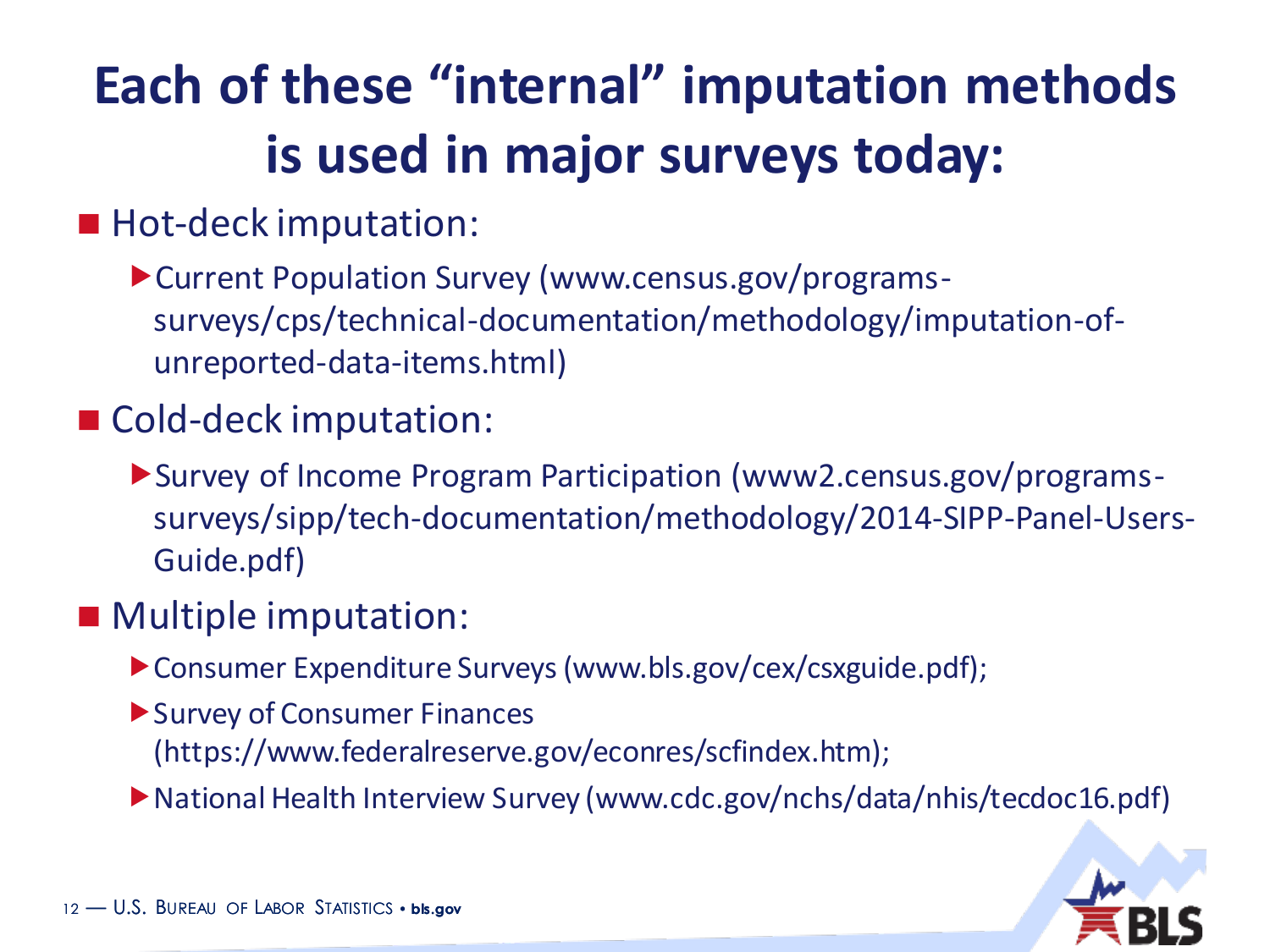# **A Key Term for Any Imputation: Response Mechanism**

- Missing Completely at Random (MCAR)
- Missing at Random (MAR)
- Nonignorable Nonresponse (NINR)

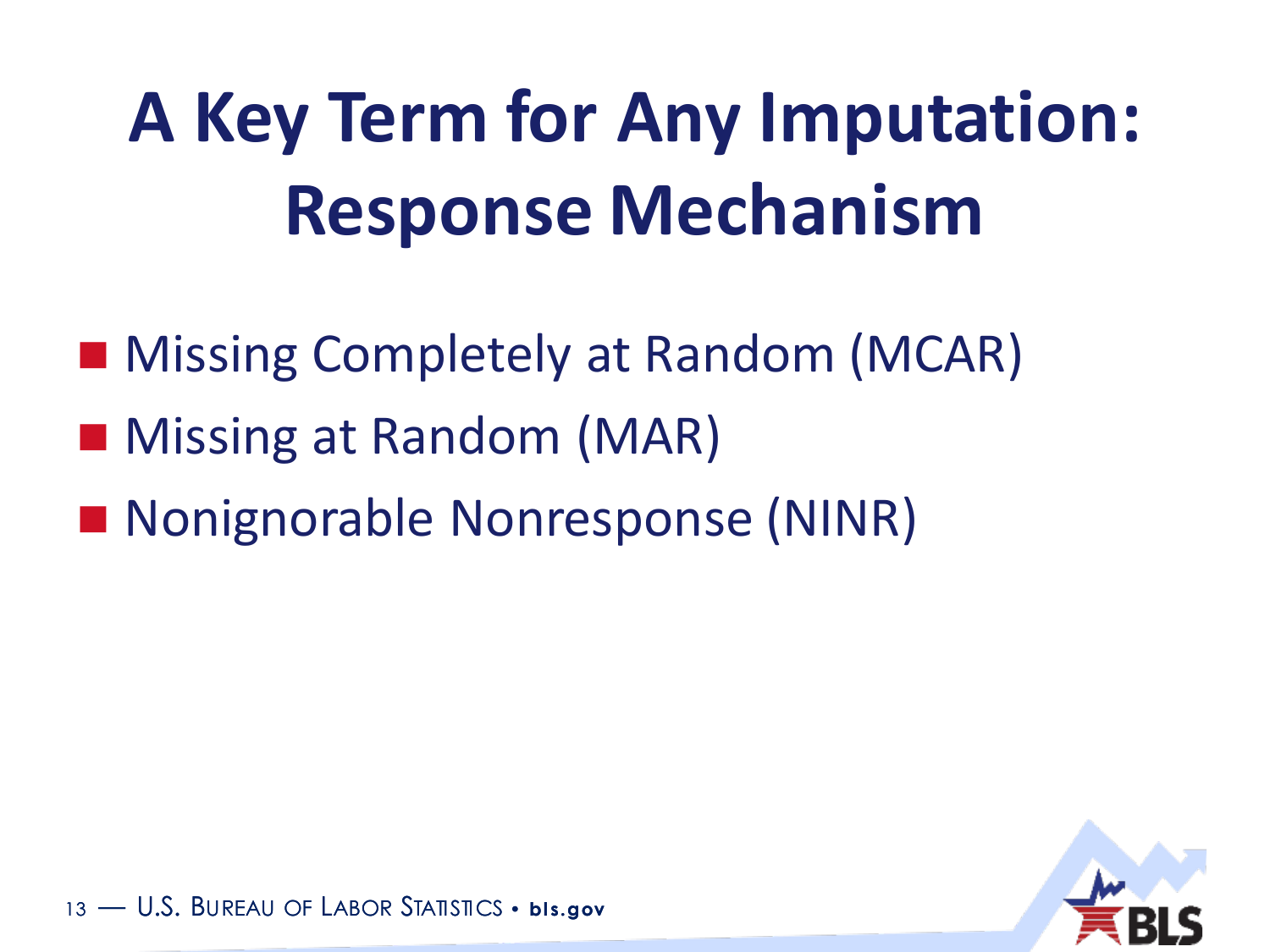## **About Each Term: MCAR**

■ There is no pattern to the missingness. The probability of nonresponse is entirely random. ■ This is almost never observed in "real" data.

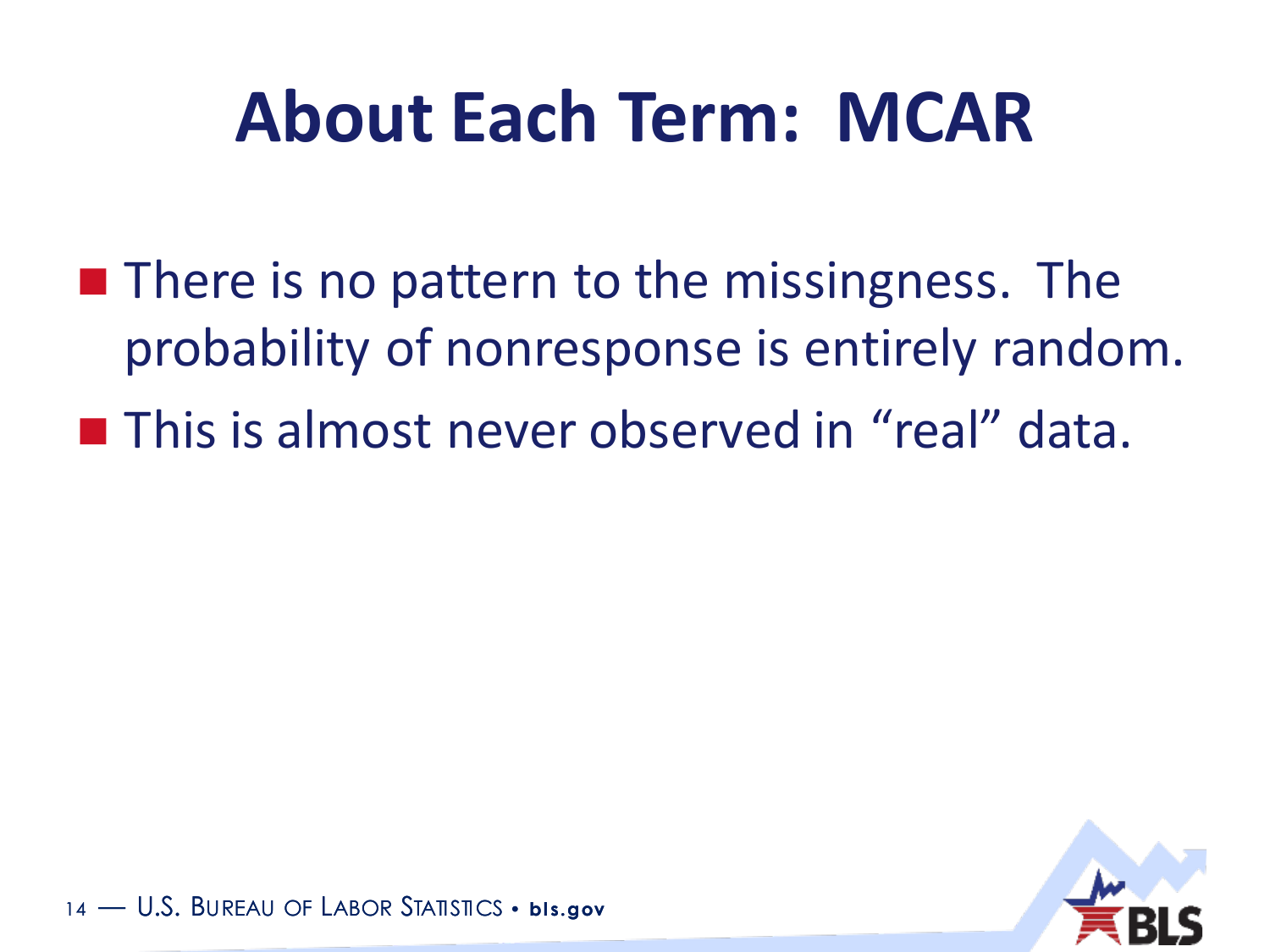## **About Each Term: MAR**

- Missingness may be correlated with characteristics, but not with the value being imputed.
- Example: Reporting of income may vary by age or education of the respondent, but high income respondents and low income respondents with the same age and education have the same probability of reporting.

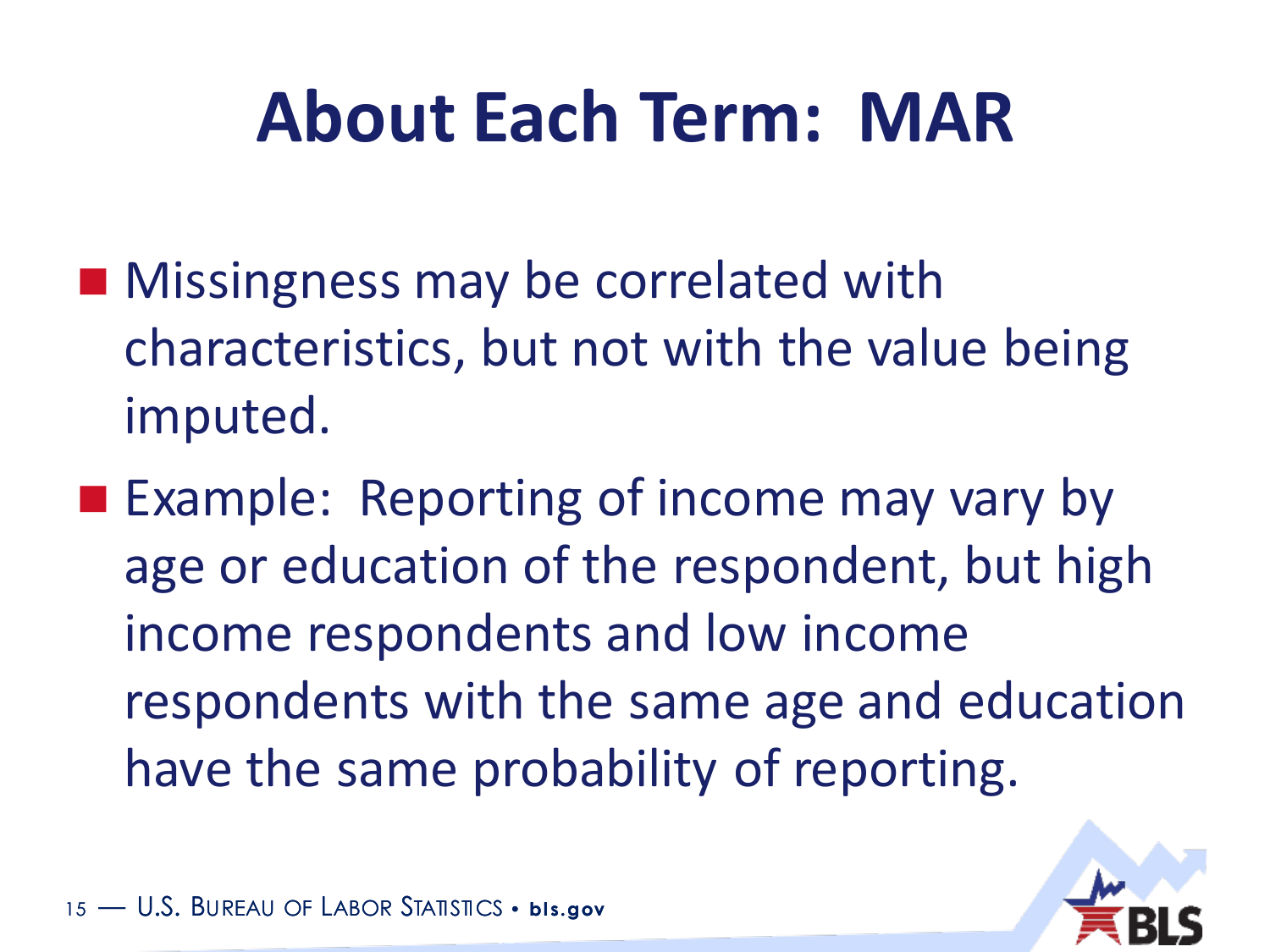## **About Each Term: NINR**

- Missingness may or may not be correlated with characteristics, but is correlated with the value being imputed.
- Example: High income respondents have a higher/lower probability of nonresponse than low income respondents, even with the same other characteristics (e.g., age and education).

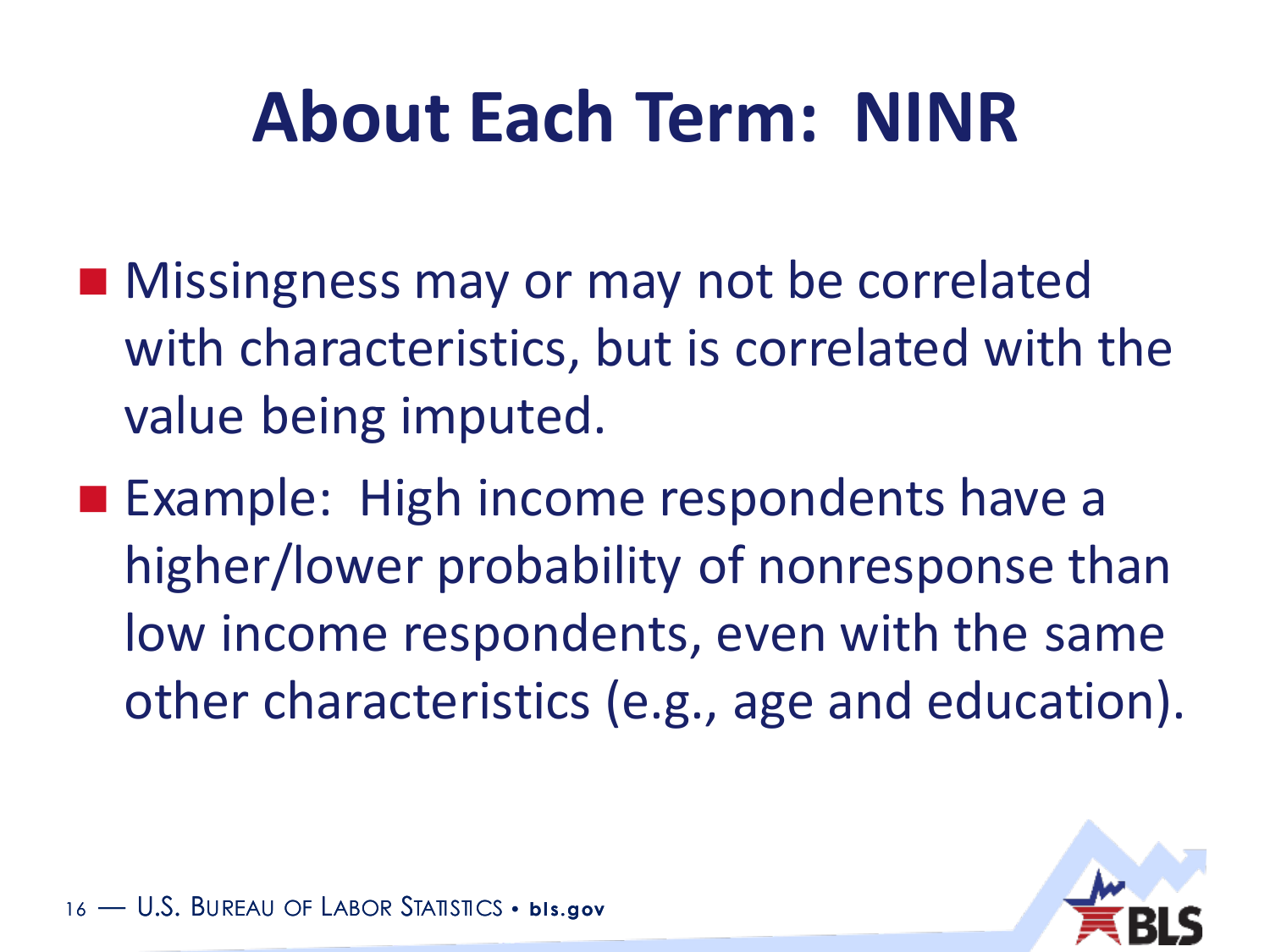## **"External" Imputation**

- Most closely resembles cold-deck imputation, at least in the simplest form of external imputation.
- Key difference: External imputation may not match by individual records, but by descriptive statistics.
	- Suppose expenditures on rice are missing from the survey data, but an administrative source shows mean per capita expenditures on rice.
	- Multiply mean per capita expenditure by number of persons in the family to "externally impute" the expenditure on rice for that family.

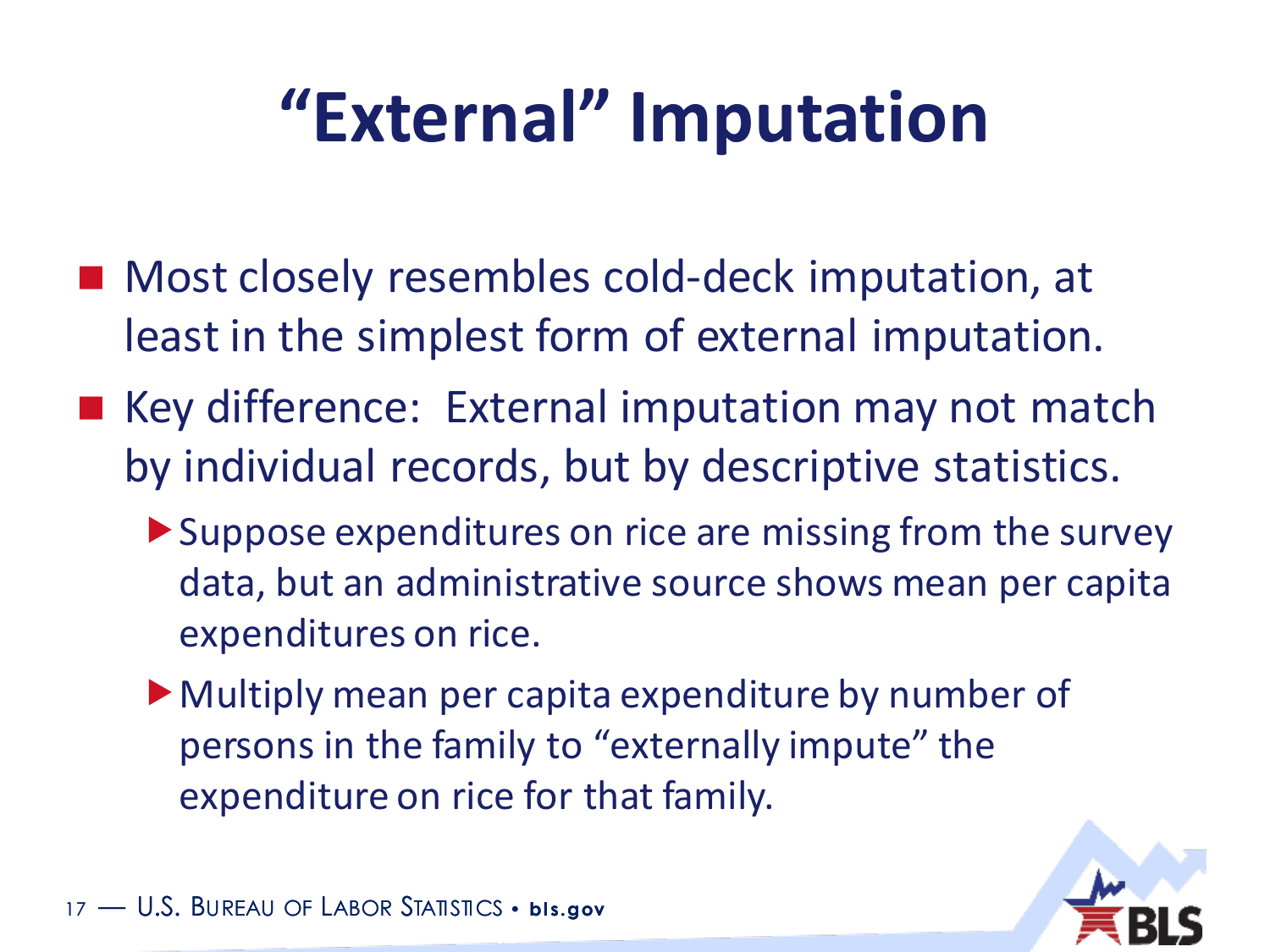## **Putting it all together…**



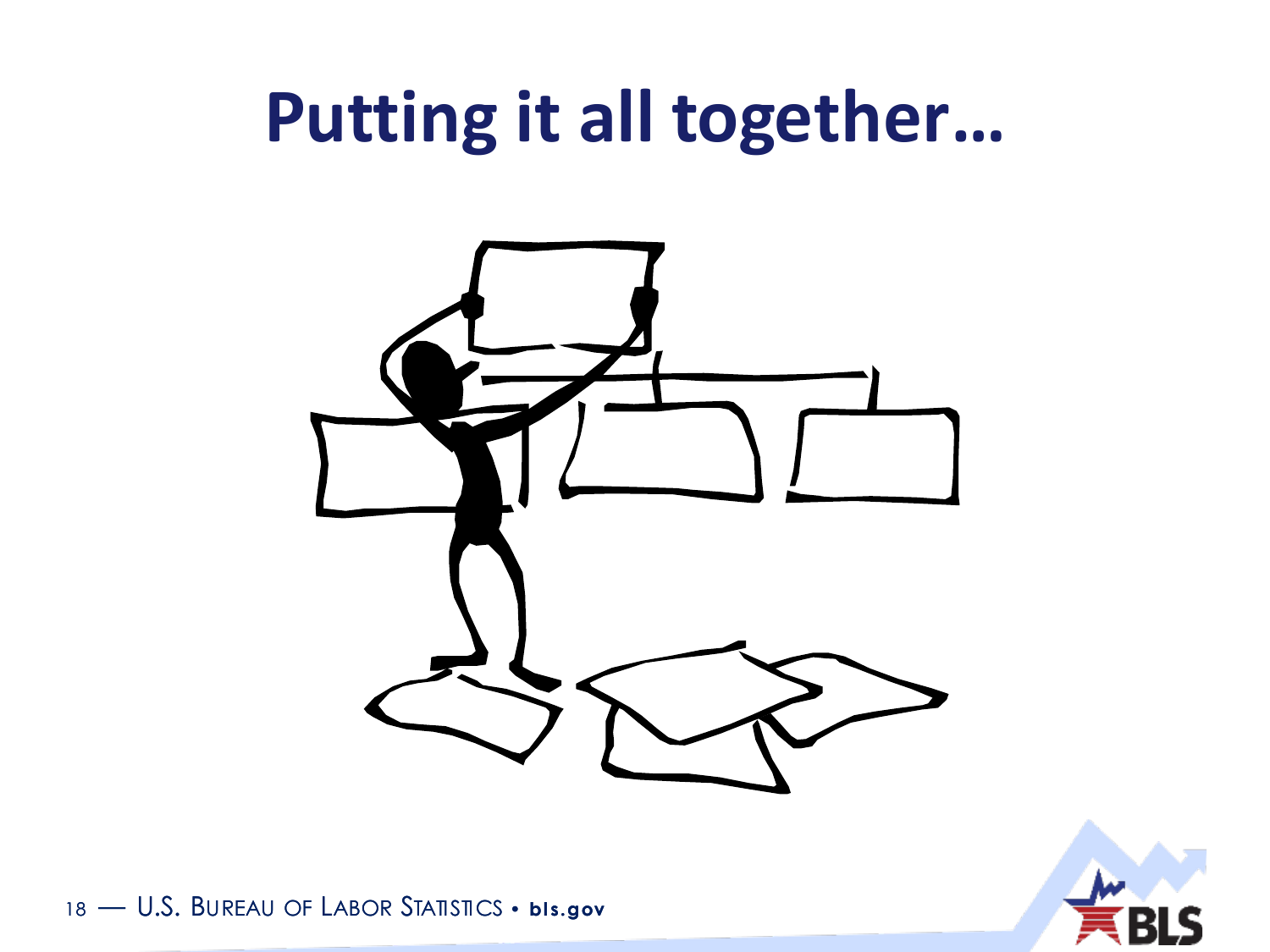#### **The nature of the response mechanism is easiest to understand in the first two papers.**

- It may be MAR in both cases.
- The evidence is particularly easy to understand from Defever, et al. (See slide 19.) The authors find "Factors associated with significantly more medicines discovered in claims matching" include:
	- ▶ Race and ethnicity
	- ▶ Number of chronic conditions reported (4 or more)
	- Income below 200% of the poverty line

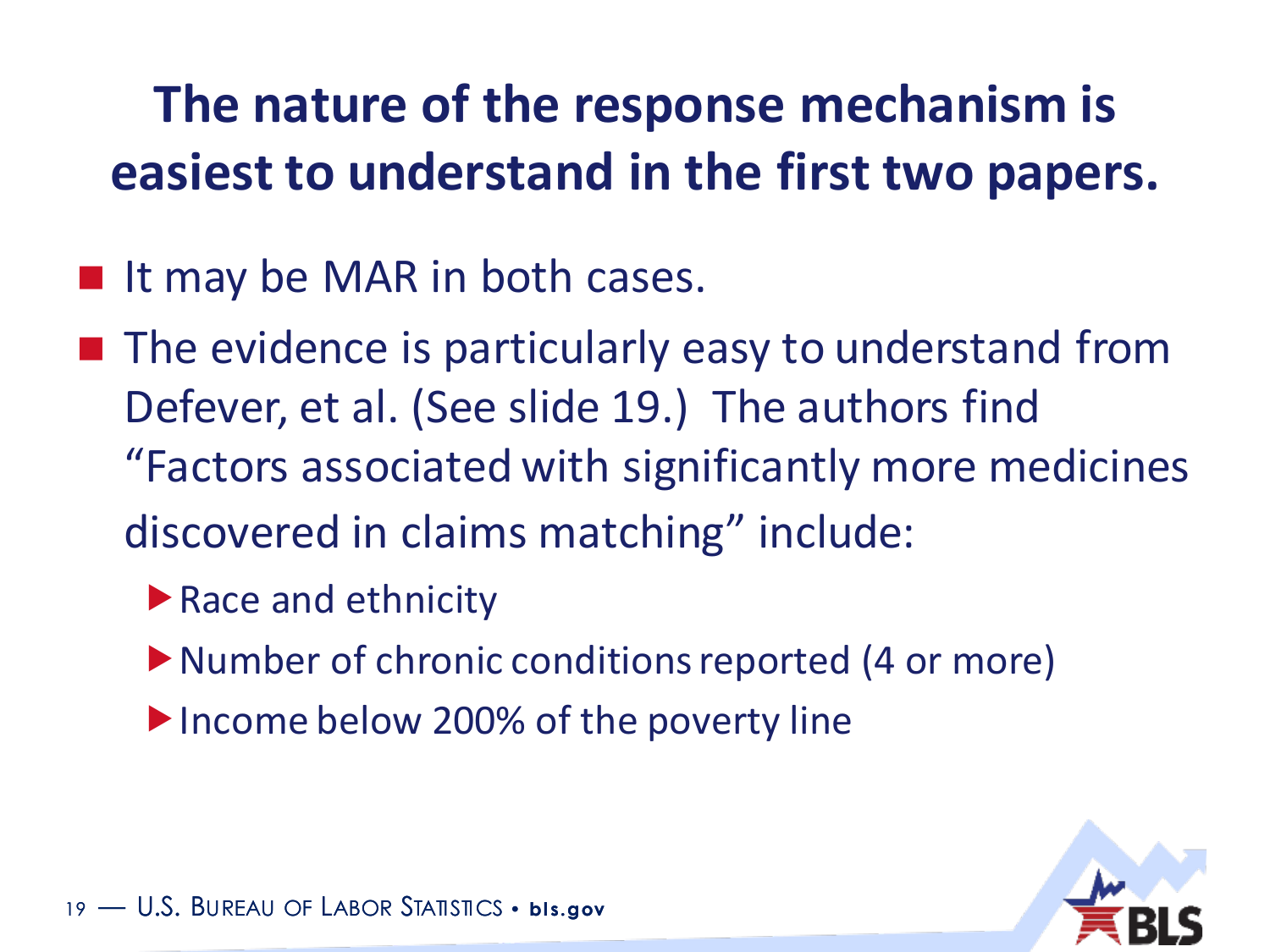#### **However:**

■ Could it may be NINR?

 $\blacksquare$  The first item on the same list (Defever et al., slide 19) of "Factors associated with significantly more medicines discovered in claims matching" is "Having a higher count of reported medicines."

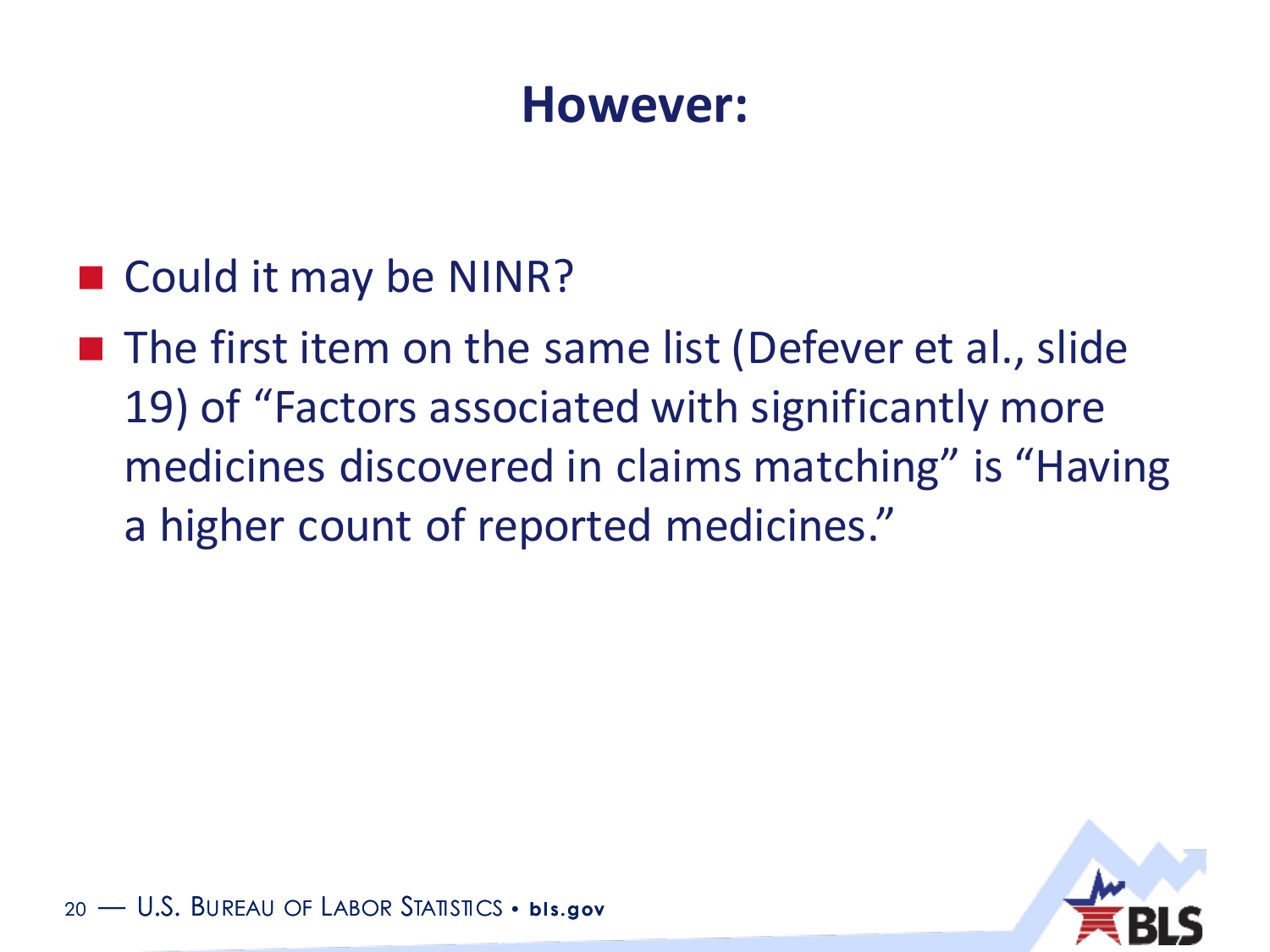## **Whatever the mechanism:**

- What role does use of administrative data play?
- Does it produce superior outcomes to using "internal" imputation?



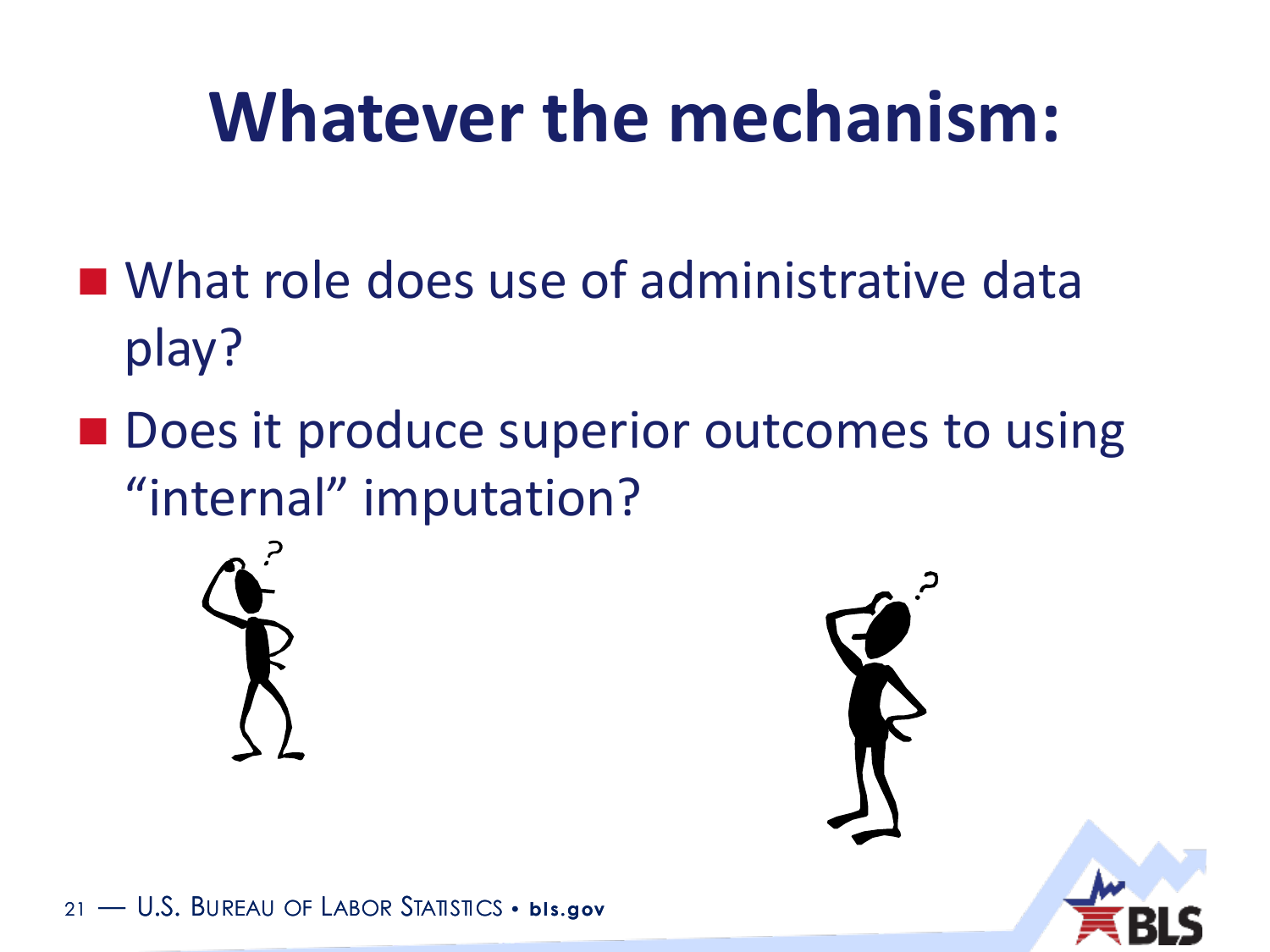## **I pose these two questions merely for the reader's consideration, not for the presenters' answers…**



#### …Sorting through the implications could be considerable work.

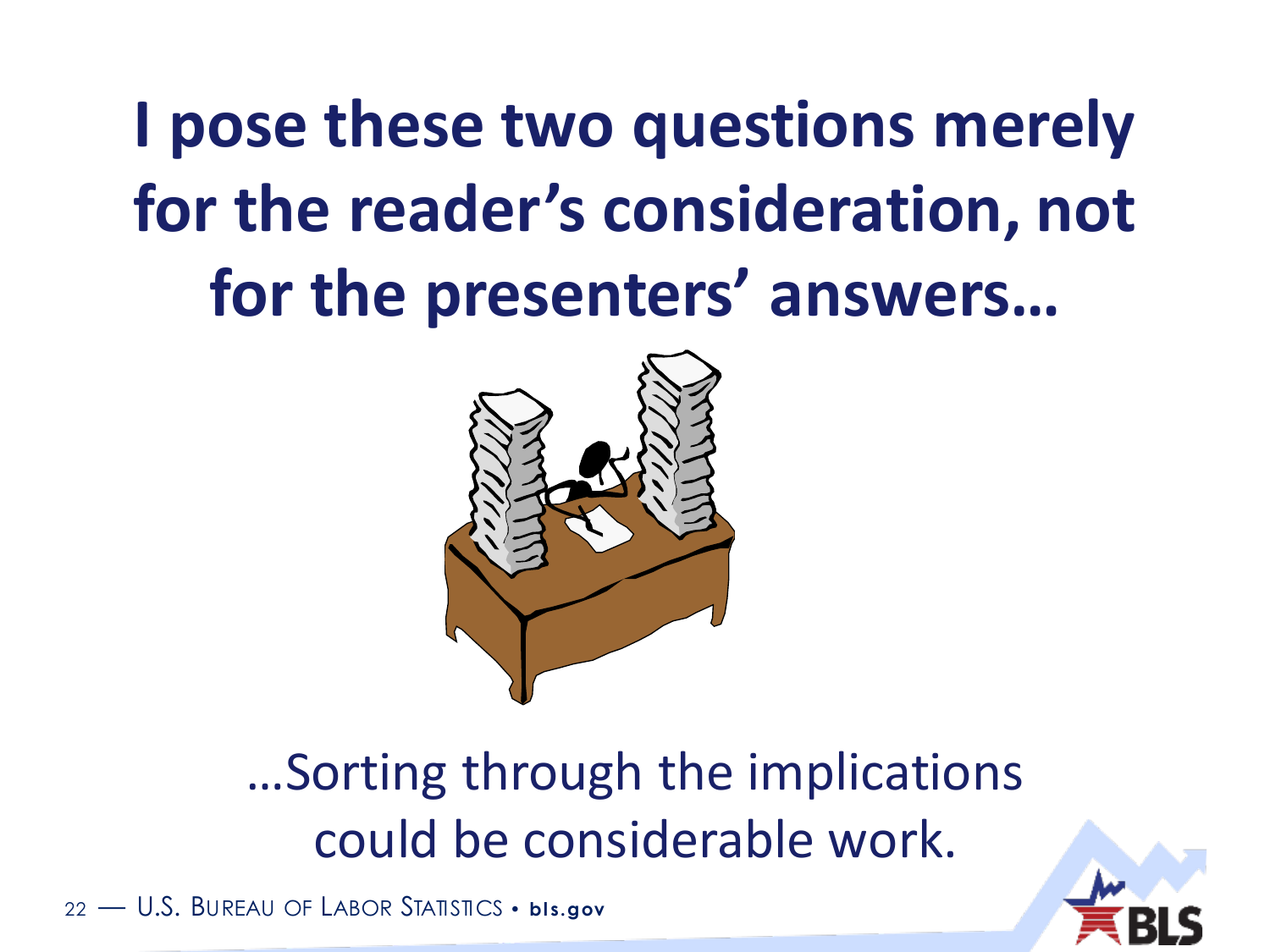# **Regarding the third paper:**

- The nature of the problem is a bit different here. Rather than imputing for missing values, the authors use administrative data to identify outliers, and replace "incorrect" outliers (e.g., due to typographical error, rather than actual legitimate values) with more reasonable results.
- Nevertheless, are outliers more or less prevalent with some types of medications than others? If so, what are the characteristics?
	- Example: The authors correctly consider generic and "name brand" medicines.
	- $\blacktriangleright$  Presumably, generics are lower in price.
	- ▶ Are they also more/less likely to have outliers? If so, what are the implications?

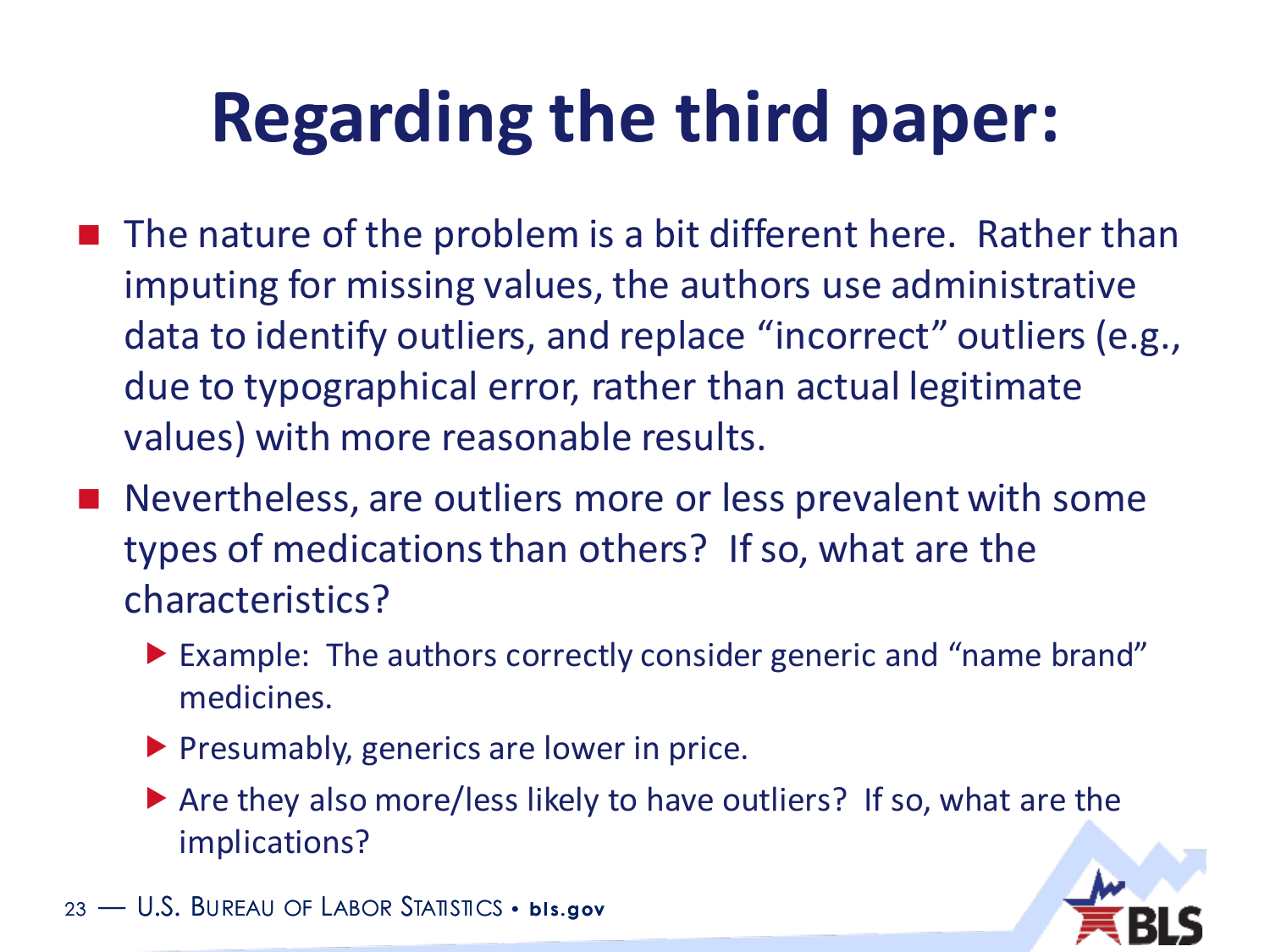### **Reason This Matters:**

Suppose the reader wants to implement imputation in a particular survey. What should the reader consider?

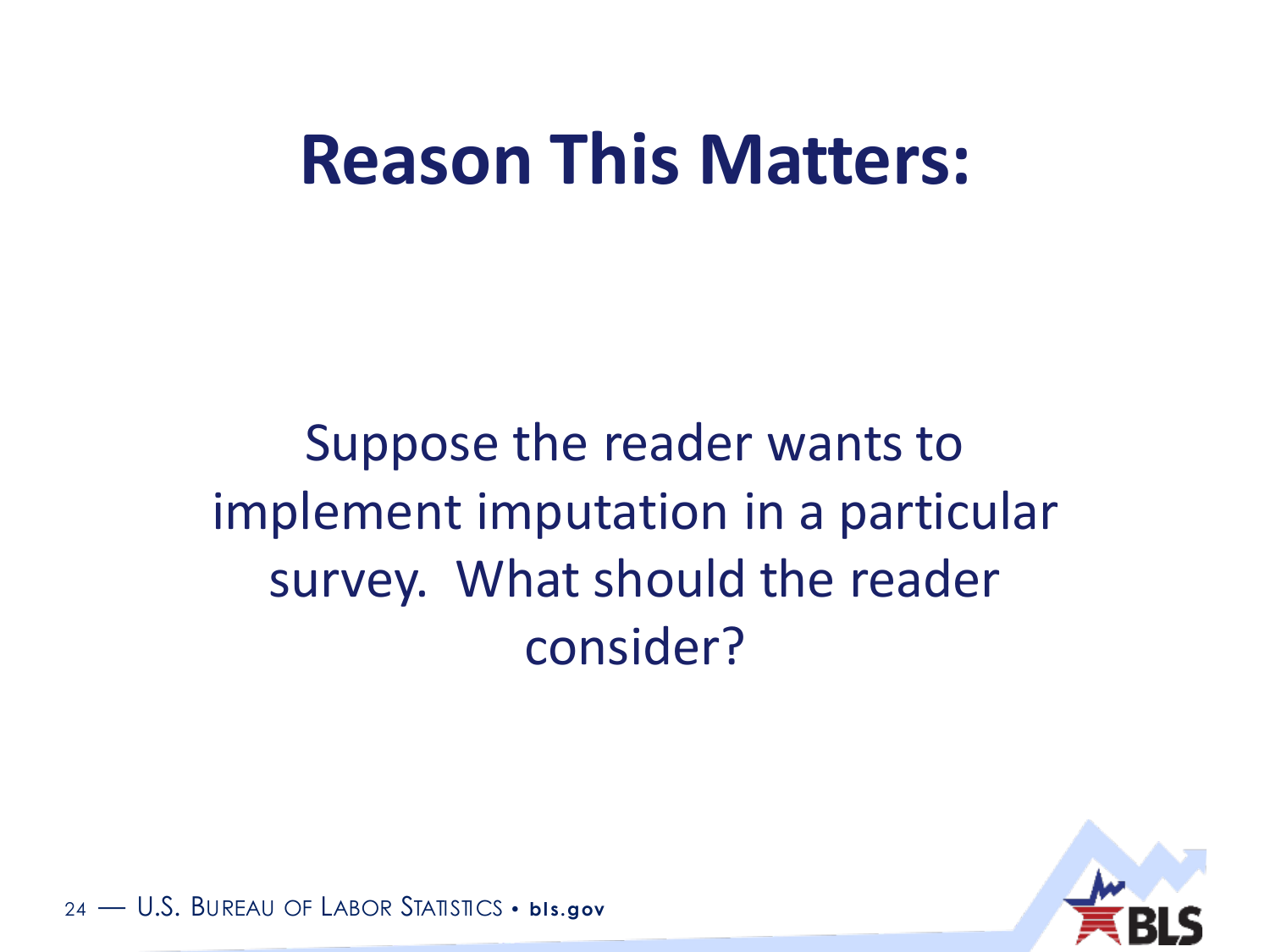# **All imputation methods have strengths and limitations:**

■ Strengths of the methods discussed herein:

- Generally, they preserve means of the imputed data
- Allow use of a complete data set, reducing bias in certain estimates. (E.g., under MAR assumptions, if probability of reporting differs by age, as does level reporting, using reported data will result in a biased mean. Imputation, properly done, will correct this.)
- Limitations vary by method. Example: Hot-deck imputation can bias variance estimates downward.

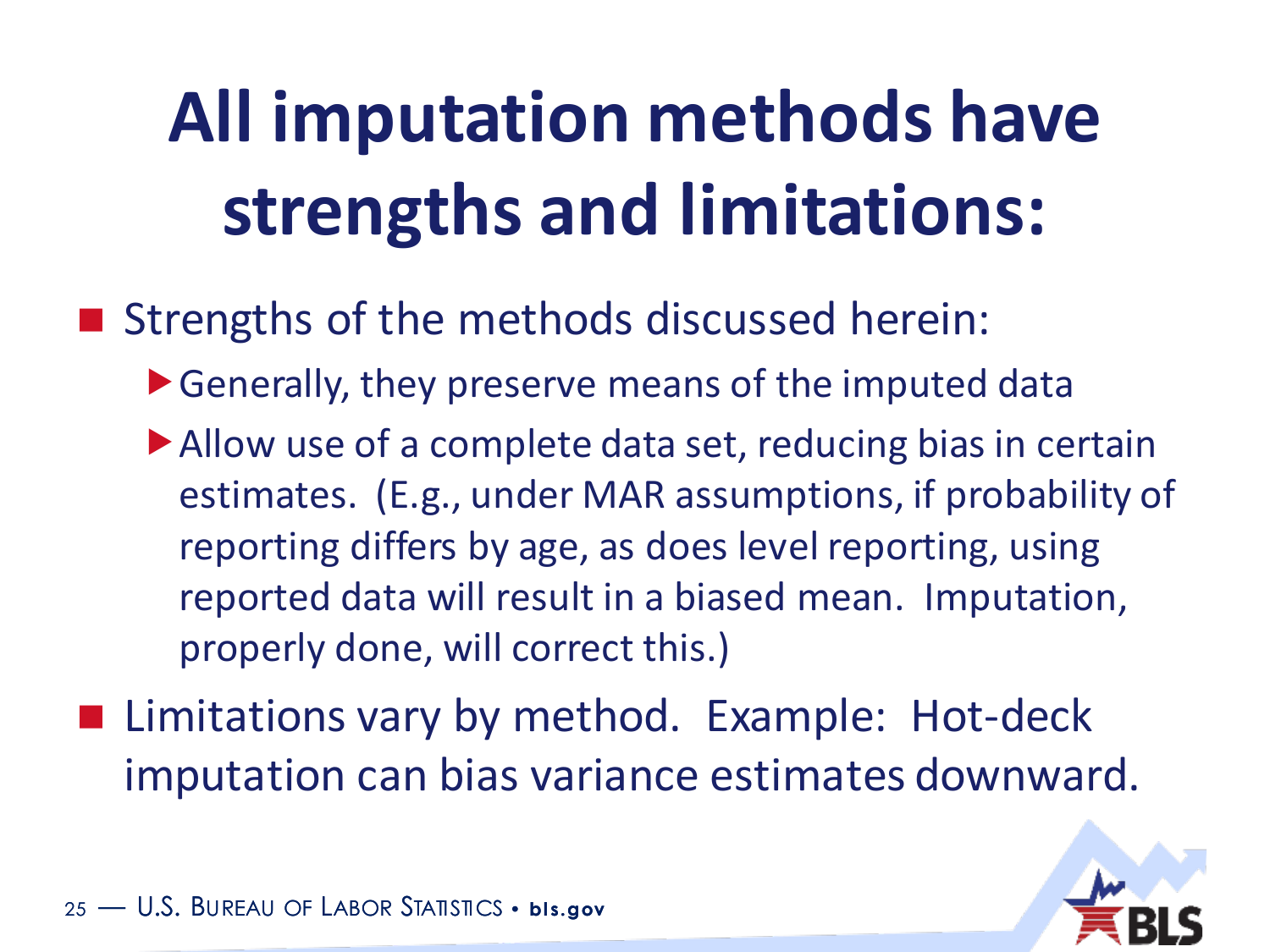# **What about "external" imputation specifically?**



Factors to consider include:



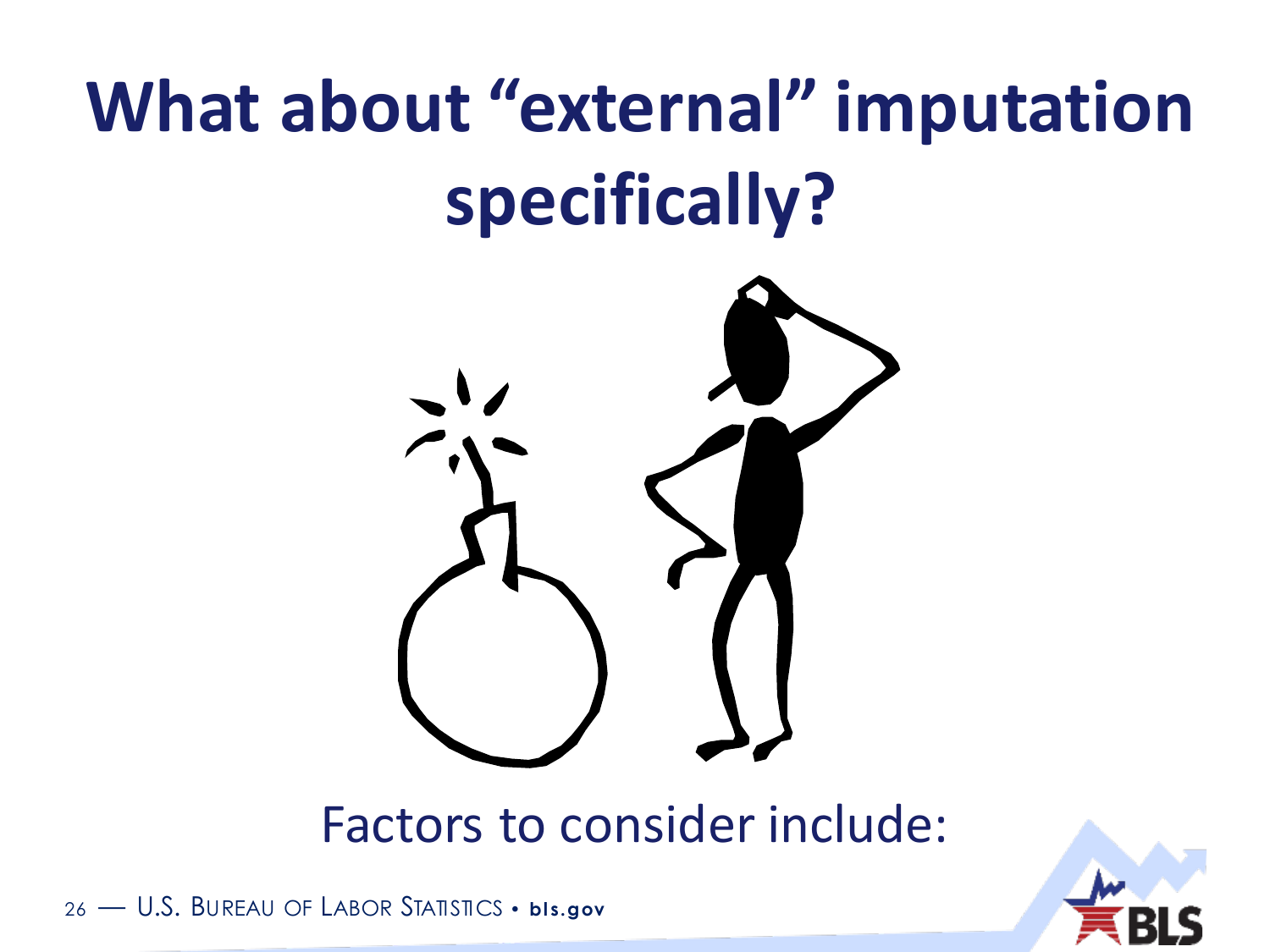## **Conceptual agreement.**

■ If the survey under study asks, "Did you purchase Prescription Drug X in the last month?" and the administrative data measure *all* prescription drugs purchased in a *calendar year*, the ability to provide good filling in of blanks is reduced.

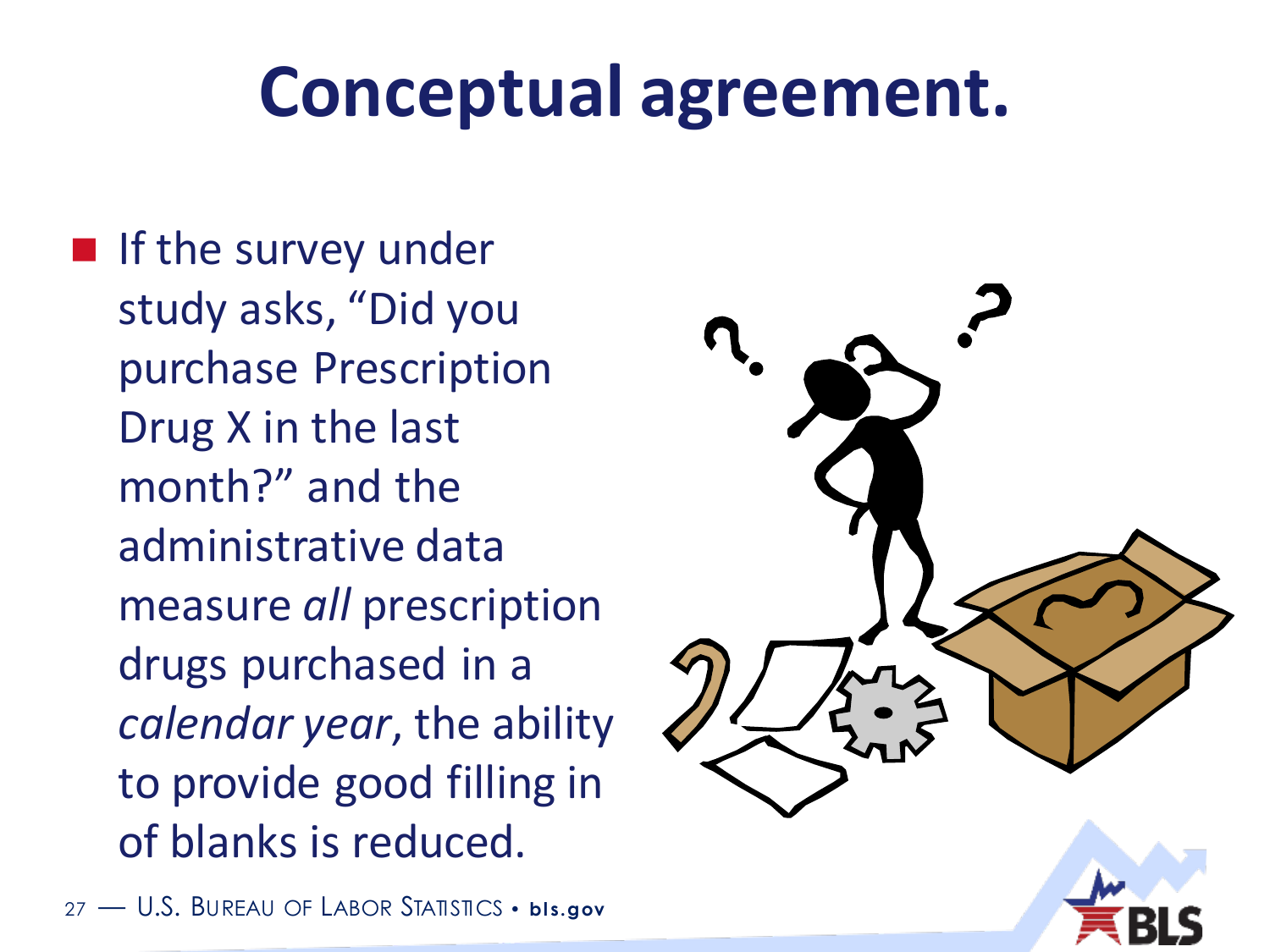## **Measurement Error**

- This can affect both the survey of interest, and the external data.
- 28 U.S. BUREAU OF LABOR STATISTICS · bis.gov ■ But external data may have an advantage: Reimer et al. (slide 24) mention "Recall bias due to self-report of opioid prescriptions." Recall bias may be present for survey, but not administrative, data.

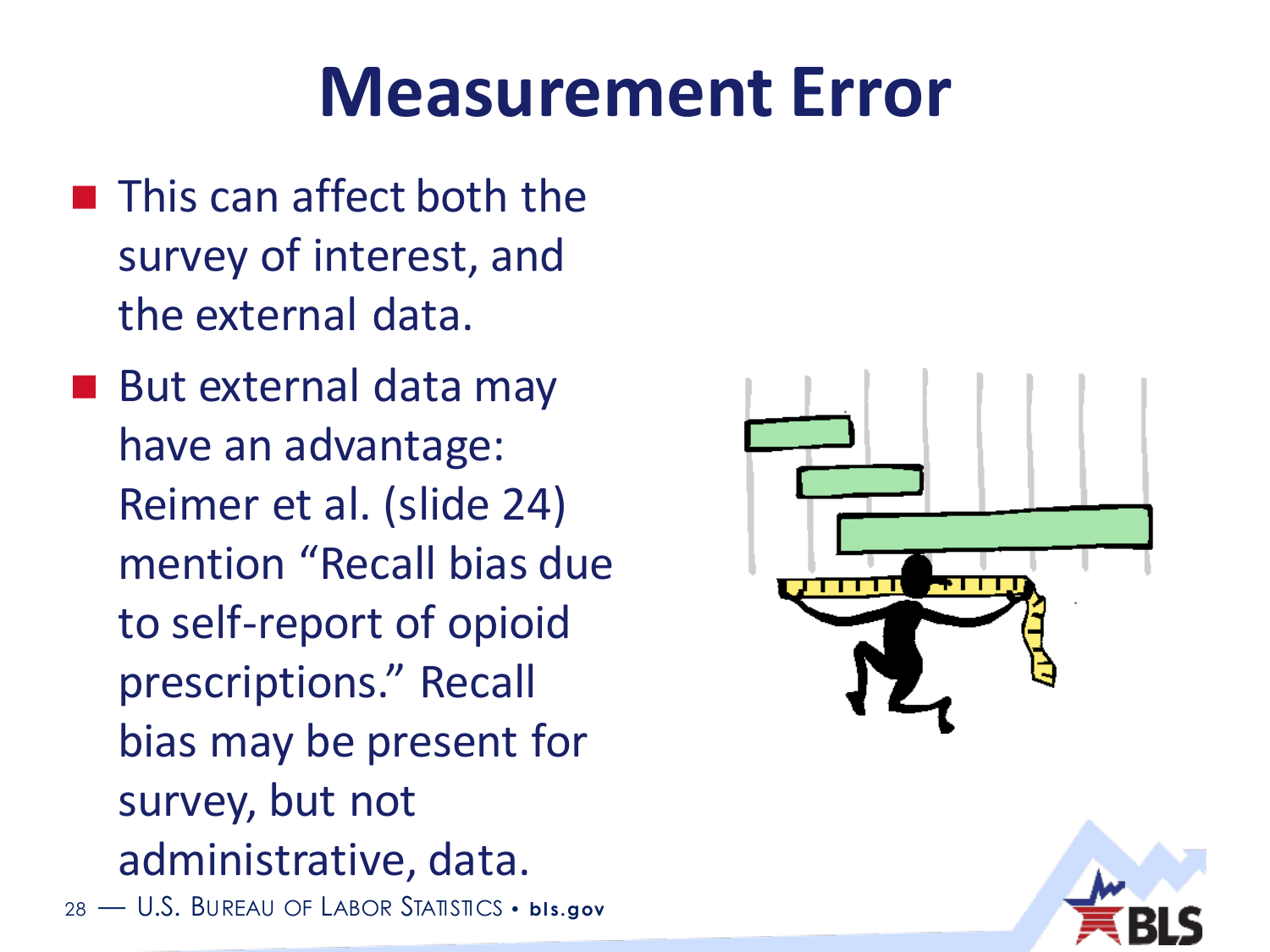# **Use of Weights**

- Whether to weight the data or not has implications both in imputation and use of complete data sets. (Note: Defever et al. use weights; Reimer et al. do not.)
- Particularly when conducting external imputation, how to weight is tricky: What if the survey is nationally representative, but the external data are not? (I.e., sample design differences.)
- Whether and how to use weights is important for the data provider to consider. A full discussion is beyond the scope of this presentation, but it merits mention*.*



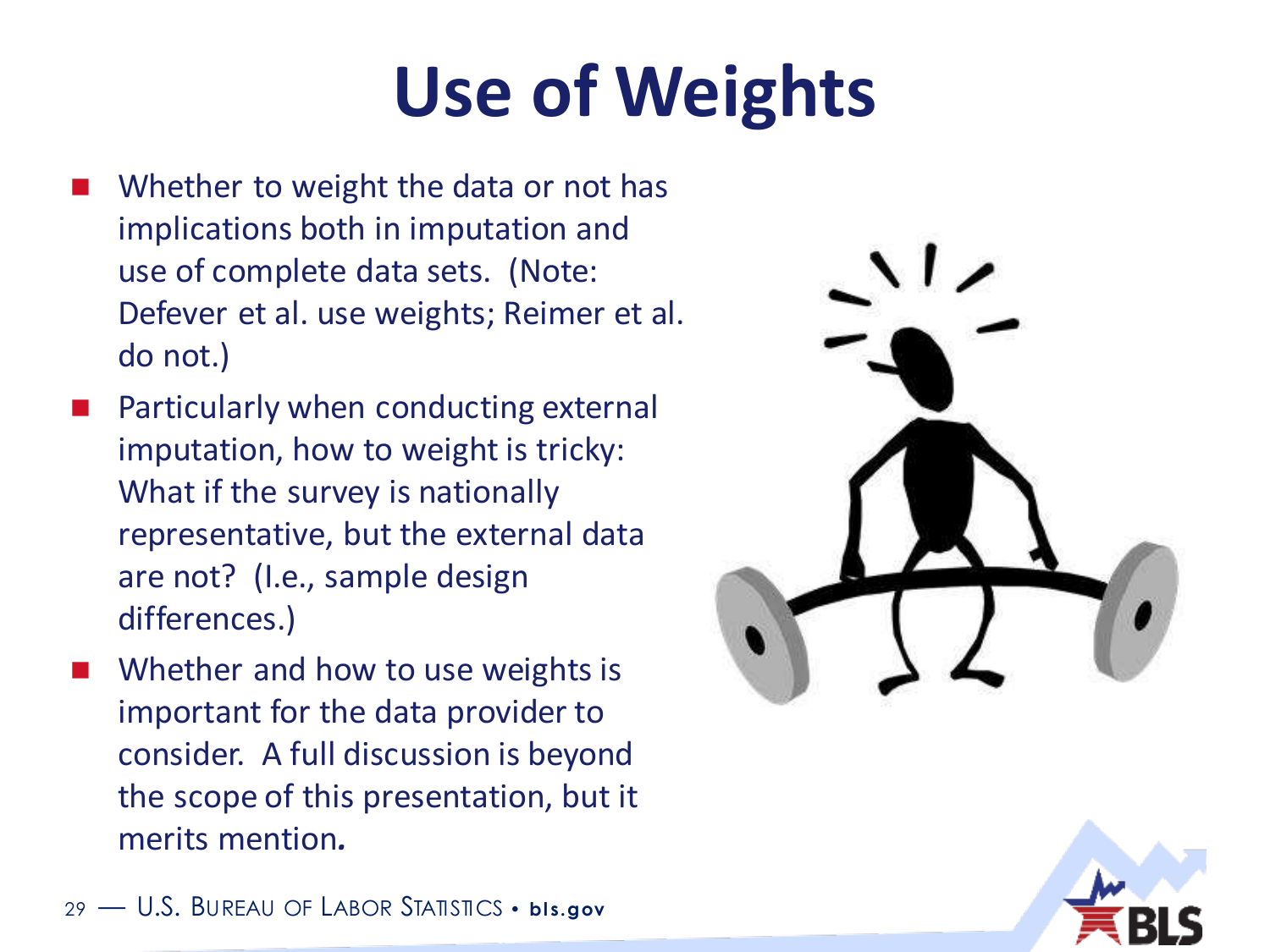## **Variances**

- In addition to preservation of mean, preservation of variance is important.
- ◼ Hot-deck imputation biases variance estimates downward; multiple imputation requires special formulas to accurately estimate variance.
- ◼ Producers and users of imputed data need to be aware of these factors, and to weigh tradeoffs carefully.



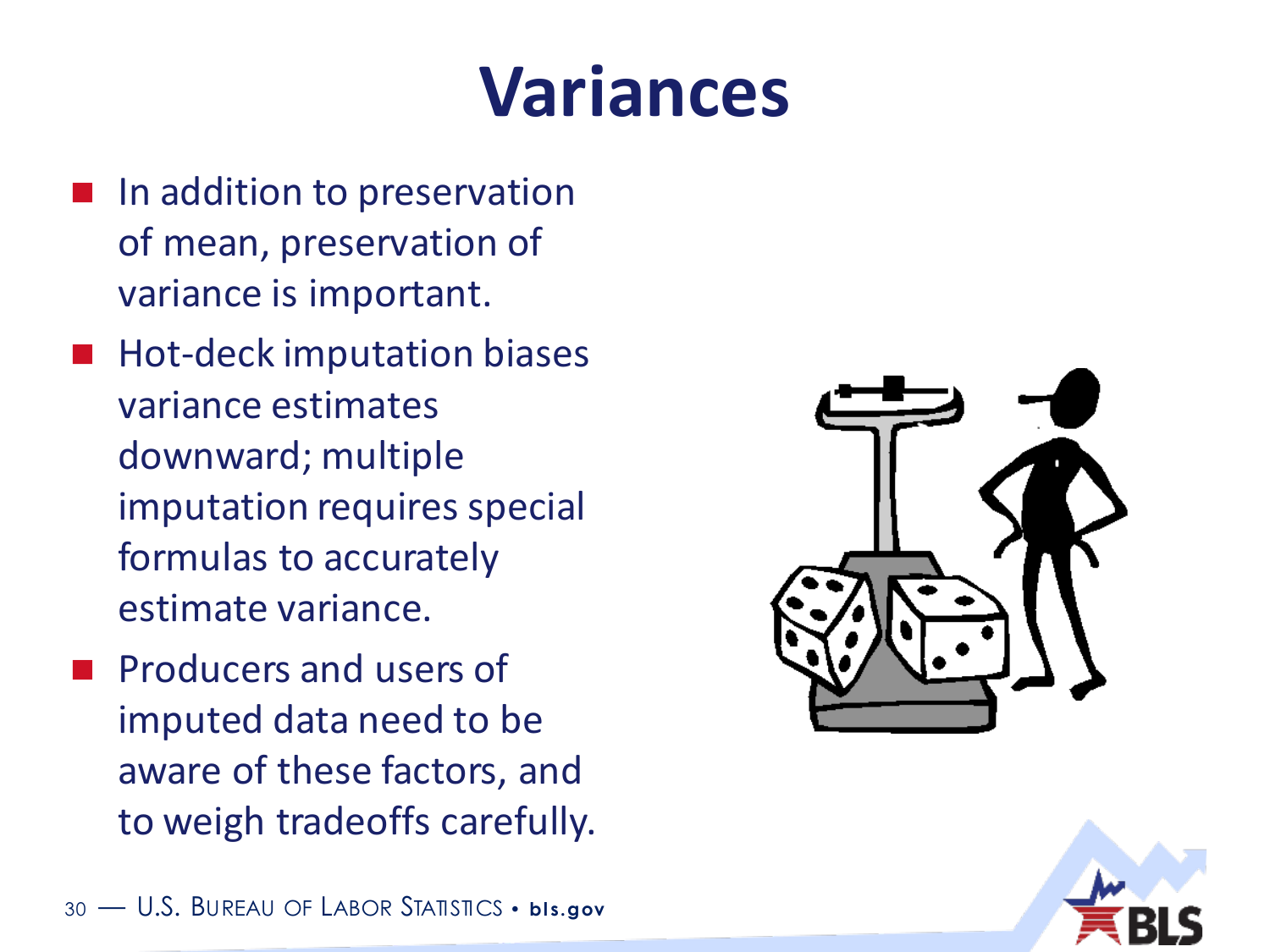## **Summary and Conclusions**

- This discussion covers three papers that use administrative data to improve quality of survey data due to nonresponse or other factors (e.g., outliers).
- The author compares "internal" imputation (using reported data within the survey of interest) to "external" imputation (using administrative data), describing aspects of each, and considerations for selecting a method.
- $\blacksquare$  Choosing a proper technique is not easy, but as the papers show, many techniques lead to improved data quality.